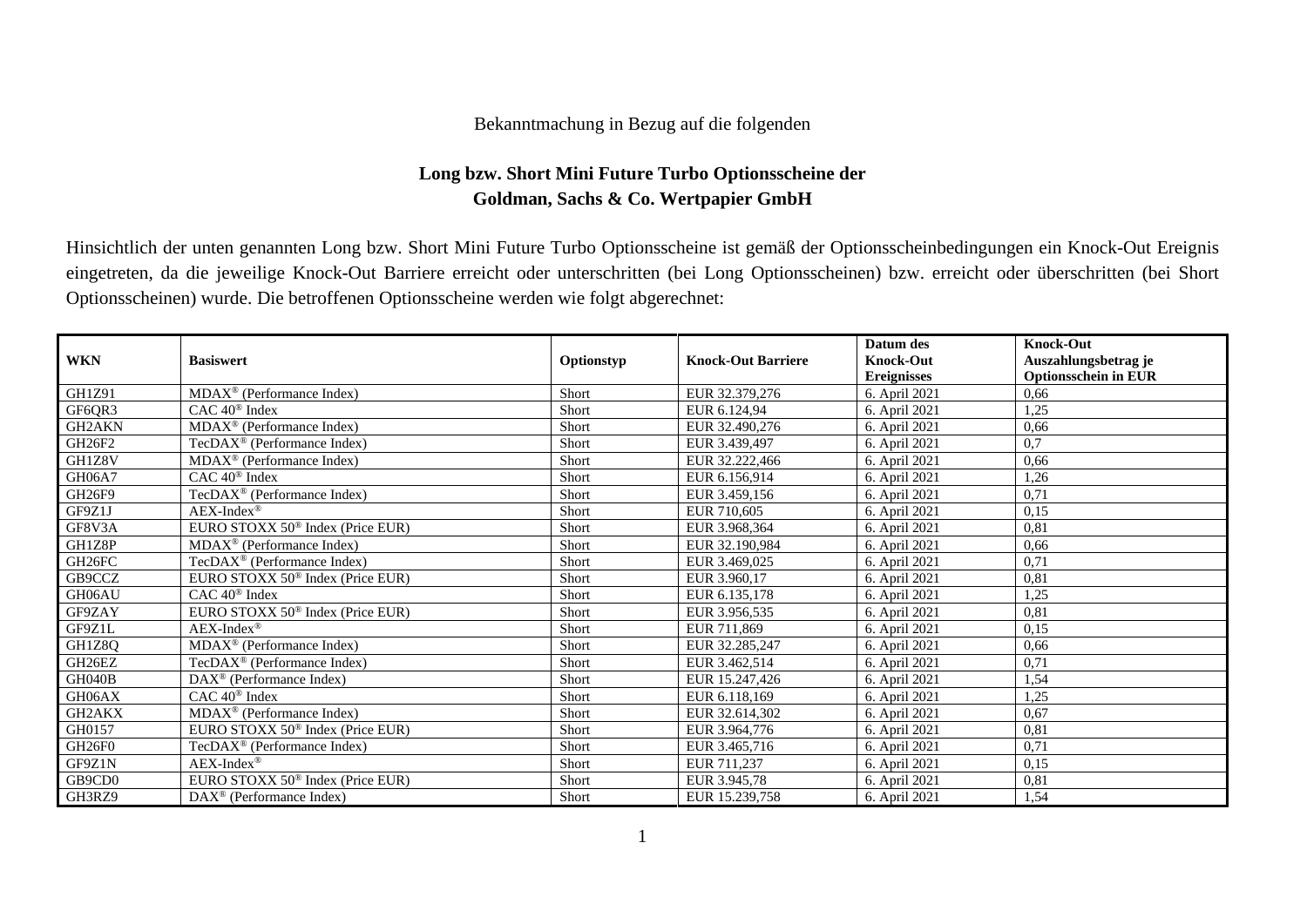|                     |                                                    |            |                           | Datum des                              | <b>Knock-Out</b>                                    |
|---------------------|----------------------------------------------------|------------|---------------------------|----------------------------------------|-----------------------------------------------------|
| <b>WKN</b>          | <b>Basiswert</b>                                   | Optionstyp | <b>Knock-Out Barriere</b> | <b>Knock-Out</b><br><b>Ereignisses</b> | Auszahlungsbetrag je<br><b>Optionsschein in EUR</b> |
| GH1Z8R              | $MDAX^{\circledR}$ (Performance Index)             | Short      | EUR 32.316,505            | 6. April 2021                          | 0,66                                                |
| GH0443              | $\text{DAX}^{\textcircled{p}}$ (Performance Index) | Short      | EUR 15.147,788            | 6. April 2021                          | 1,53                                                |
| GH06BF              | CAC 40 <sup>®</sup> Index                          | Short      | EUR 6.151,118             | 6. April 2021                          | 1,26                                                |
| GH26H3              | TecDAX <sup>®</sup> (Performance Index)            | Short      | EUR 3.472,363             | 6. April 2021                          | 0,71                                                |
| GH4361              | DAX <sup>®</sup> (Performance Index)               | Short      | EUR 15.113,775            | 6. April 2021                          | 1,53                                                |
| GH1Z8S              | $MDAX^{\circledcirc}$ (Performance Index)          | Short      | EUR 32.253,813            |                                        | 0,66                                                |
| GF9Z2V              | $AEX-Index^{\circledR}$                            | Short      | EUR 712,52                | 6. April 2021                          | 0,15                                                |
|                     |                                                    |            |                           | 6. April 2021                          |                                                     |
| <b>GH0MXE</b>       | DAX <sup>®</sup> (Performance Index)               | Short      | EUR 15.167,684            | 6. April 2021                          | 1,53                                                |
| GH26EE              | TecDAX <sup>®</sup> (Performance Index)            | Short      | EUR 3.478,952             | 6. April 2021                          | 0,71                                                |
| GH06A5              | $CAC 40^{\circledast}$ Index                       | Short      | EUR 6.145,409             | 6. April 2021                          | 1,25                                                |
| GB9LG8              | EURO STOXX 50 <sup>®</sup> Index (Price EUR)       | Short      | EUR 3.978,163             | 6. April 2021                          | 0,81                                                |
| GH2AKZ              | $MDAX^{\circledR}$ (Performance Index)             | Short      | EUR 32.552,176            | 6. April 2021                          | 0,66                                                |
| <b>GH437N</b>       | $\text{DAX}^{\textcircled{n}}$ (Performance Index) | Short      | EUR 15.135,809            | 6. April 2021                          | 1,53                                                |
| GH26EX              | TecDAX <sup>®</sup> (Performance Index)            | Short      | EUR 3.455,915             | 6. April 2021                          | 0,71                                                |
| GH01BZ              | $AEX$ -Index®                                      | Short      | EUR 713,826               | 6. April 2021                          | 0,15                                                |
| GH1Z8U              | MDAX <sup>®</sup> (Performance Index)              | Short      | EUR 32.347,91             | 6. April 2021                          | 0,66                                                |
| GH06A4              | CAC 40 <sup>®</sup> Index                          | Short      | EUR 6.140,722             | 6. April 2021                          | 1,25                                                |
| GF7PVP              | EURO STOXX 50 <sup>®</sup> Index (Price EUR)       | Short      | EUR 3.951,843             | 6. April 2021                          | 0,81                                                |
| GH26EY              | TecDAX <sup>®</sup> (Performance Index)            | Short      | EUR 3.452,636             | 6. April 2021                          | $\overline{0.7}$                                    |
| GH26D3              | $MDAX^{\circledR}$ (Performance Index)             | Short      | EUR 32.435,166            | 6. April 2021                          | 0,66                                                |
| GH01C1              | $AEX-Index^{\circledR}$                            | Short      | EUR 714,458               | 6. April 2021                          | 0,15                                                |
| GF6QSG              | CAC 40 <sup>®</sup> Index                          | Short      | EUR 6.107,111             | 6. April 2021                          | 1,25                                                |
| GH26ET              | TecDAX <sup>®</sup> (Performance Index)            | Short      | EUR 3.436,188             | 6. April 2021                          | $\overline{0.7}$                                    |
| GH2AKP              | MDAX <sup>®</sup> (Performance Index)              | Short      | EUR 32.521,592            | 6. April 2021                          | 0,66                                                |
| GH06AV              | CAC 40 <sup>®</sup> Index                          | Short      | EUR 6.101,967             | 6. April 2021                          | 1,25                                                |
| GH <sub>2</sub> AKQ | MDAX <sup>®</sup> (Performance Index)              | Short      | EUR 32.583,347            | 6. April 2021                          | 0,66                                                |
| GH26EU              | TecDAX <sup>®</sup> (Performance Index)            | Short      | EUR 3.446,028             | 6. April 2021                          | $\overline{0.7}$                                    |
| GH01C2              | $AEX-Index^{\circledR}$                            | Short      | EUR 716,402               | 6. April 2021                          | 0,15                                                |
| GH26E3              | TecDAX <sup>®</sup> (Performance Index)            | Short      | EUR 3.482,192             | 6. April 2021                          | 0,71                                                |
| GH01C3              | $AEX-Index^{\circledR}$                            | Short      | EUR 715,099               | 6. April 2021                          | 0,15                                                |
| GH26E1              | TecDAX <sup>®</sup> (Performance Index)            | Short      | EUR 3.475,603             | 6. April 2021                          | 0,71                                                |
| GH01C4              | $AEX-Index^{\circledR}$                            | Short      | EUR 717,073               | 6. April 2021                          | 0,15                                                |
| GH26E5              | TecDAX <sup>®</sup> (Performance Index)            | Short      | EUR 3.485,53              | 6. April 2021                          | 0,71                                                |
| GH26EV              | TecDAX <sup>®</sup> (Performance Index)            | Short      | EUR 3.449,307             | 6. April 2021                          | 0,7                                                 |
| GH01DS              | $AEX-Index^{\circledR}$                            | Short      | EUR 715,741               | 6. April 2021                          | 0,15                                                |
| GH26EW              | TecDAX <sup>®</sup> (Performance Index)            | Short      | EUR 3.442,738             | 6. April 2021                          | 0,7                                                 |
| GH17X5              | DAX <sup>®</sup> (Performance Index)               | Short      | EUR 15.276,946            | 6. April 2021                          | 1,54                                                |
| <b>GH455D</b>       | FTSE 100 Index                                     | Short      | GBP 6.800                 | 6. April 2021                          | 1,69                                                |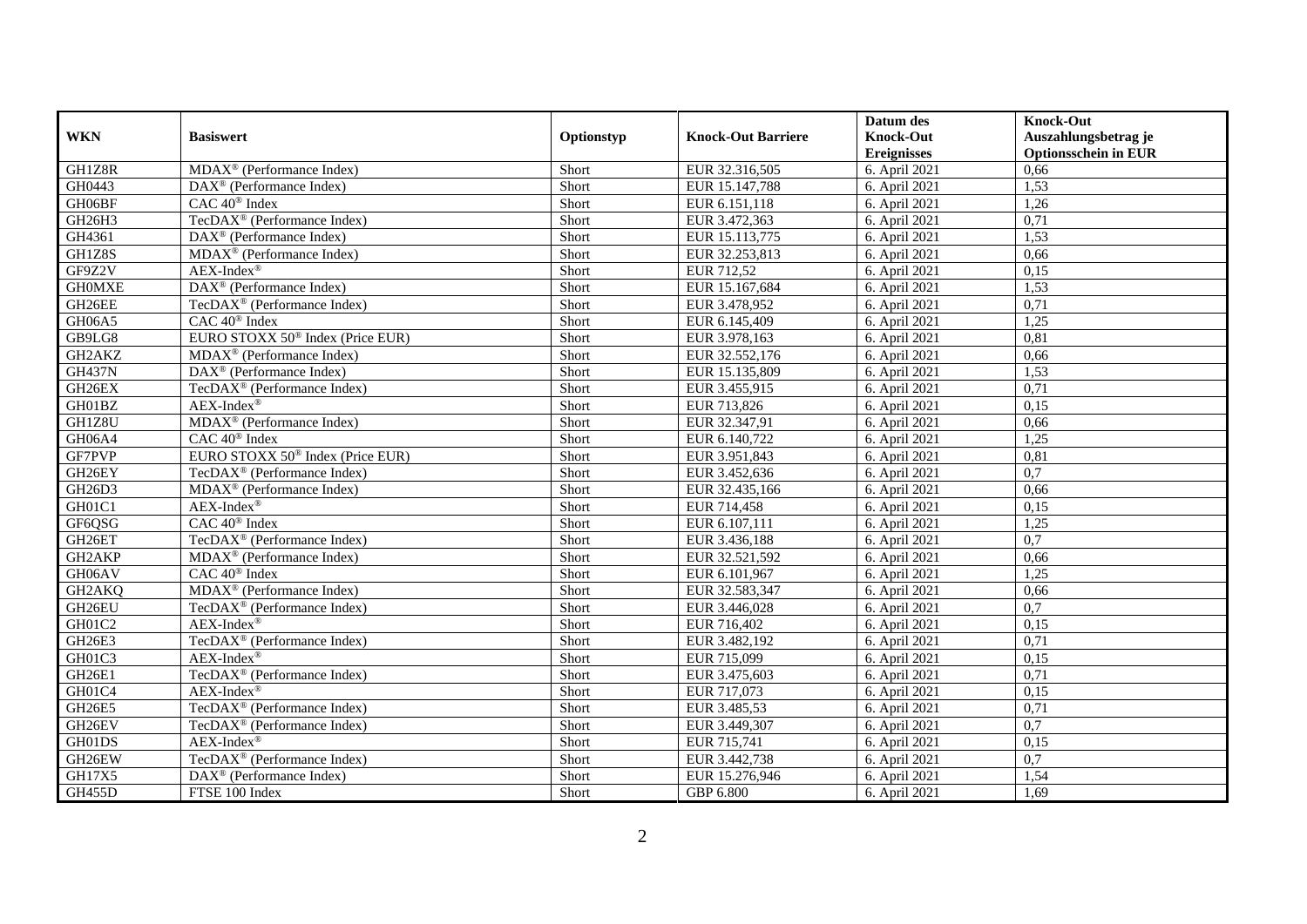|               |                                                    |            |                           | Datum des          | <b>Knock-Out</b>            |
|---------------|----------------------------------------------------|------------|---------------------------|--------------------|-----------------------------|
| <b>WKN</b>    | <b>Basiswert</b>                                   | Optionstyp | <b>Knock-Out Barriere</b> | <b>Knock-Out</b>   | Auszahlungsbetrag je        |
|               |                                                    |            |                           | <b>Ereignisses</b> | <b>Optionsschein in EUR</b> |
| GH4550        | FTSE 100 Index                                     | Short      | GBP 6.820                 | 6. April 2021      | 1,69                        |
| <b>GH455K</b> | FTSE 100 Index                                     | Short      | GBP 6.790                 | 6. April 2021      | 1,73                        |
| GH453B        | FTSE 100 Index                                     | Short      | GBP 6.810                 | 6. April 2021      | 1,73                        |
| <b>GH454V</b> | FTSE 100 Index                                     | Short      | GBP 6.810                 | 6. April 2021      | 1,65                        |
| GH43AU        | Nordex SE                                          | Short      | EUR 28,4378               | 6. April 2021      | 1,5                         |
| GH2FVL        | <b>AIXTRON SE</b>                                  | Short      | EUR 20,0318               | 6. April 2021      | 1,05                        |
| GH3YYF        | Software AG                                        | Short      | EUR 36,4404               | 6. April 2021      | 0,11                        |
| GH1Q8B        | Iberdrola S.A.                                     | Short      | EUR 11,1113               | 6. April 2021      | 0,23                        |
| <b>GH1DJV</b> | <b>Evonik Industries AG</b>                        | Short      | EUR 30,6716               | 6. April 2021      | 0,06                        |
| GH48D1        | Infineon Technologies AG                           | Short      | <b>EUR 37,08</b>          | 6. April 2021      | 1,54                        |
| GH3Z1R        | Siemens Healthineers AG                            | Short      | EUR 46,7935               | 6. April 2021      | 0,14                        |
| GH2Y52        | Ceconomy AG                                        | Short      | <b>EUR 5,2</b>            | 6. April 2021      | 0,35                        |
| GH3KJZ        | Randstad Holding N.V.                              | Short      | EUR 61,3801               | 6. April 2021      | 0,13                        |
| <b>GF8E66</b> | Deutsche Börse AG                                  | Short      | EUR 144,0356              | 6. April 2021      | 0,29                        |
| <b>GH2S90</b> | Aareal Bank AG                                     | Short      | EUR 25,0884               | 6. April 2021      | 0,08                        |
| GH2P8P        | Compagnie Generale des Etablissements Michelin SCA | Short      | EUR 129,4267              | 6. April 2021      | 0,4                         |
| GH1F1D        | Capgemini SE                                       | Short      | EUR 149,5544              | 6. April 2021      | 0,46                        |
| GH3YZ1        | Software AG                                        | Short      | EUR 36,6245               | 6. April 2021      | 0.11                        |
| GH1Q8E        | Iberdrola S.A.                                     | Short      | EUR 11,1697               | 6. April 2021      | 0,23                        |
| GH2Y49        | Ceconomy AG                                        | Short      | <b>EUR 5,1</b>            | 6. April 2021      | 0,33                        |
| GF8V5R        | Deutsche Börse AG                                  | Short      | EUR 143,5377              | 6. April 2021      | 0,29                        |
| GH3GJE        | STMicroelectronics N.V.                            | Short      | EUR 33,718                | 6. April 2021      | 1,4                         |
| GH1ZG4        | Capgemini SE                                       | Short      | EUR 150,697               | 6. April 2021      | 0,47                        |
| GH064N        | Infineon Technologies AG                           | Short      | EUR 37,256                | 6. April 2021      | 1,55                        |
| GH1Q8F        | Iberdrola S.A.                                     | Short      | EUR 11,2672               | 6. April 2021      | 0,23                        |
| GH3GJC        | STMicroelectronics N.V.                            | Short      | EUR 33,3156               | 6. April 2021      | 1,39                        |
| GH48CY        | Infineon Technologies AG                           | Short      | EUR 36,56                 | 6. April 2021      | 1,52                        |
| GH1Q9R        | Iberdrola S.A.                                     | Short      | EUR 11,0625               | 6. April 2021      | 0,23                        |
| GH48CV        | Infineon Technologies AG                           | Short      | <b>EUR 36,38</b>          | 6. April 2021      | 1,52                        |
| GH1U1W        | LVMH Moët Hennessy Louis Vuitton SE                | Short      | EUR 577,2368              | 6. April 2021      | 1,18                        |
| GH434J        | Société Générale S.A.                              | Short      | EUR 22,8182               | 6. April 2021      | 0,07                        |
| <b>GH1MZY</b> | ASML Holding N.V.                                  | Short      | EUR 537,7166              | 6. April 2021      | 1,1                         |
| GH3TS9        | Carl-Zeiss Meditec AG                              | Short      | EUR 132,459               | 6. April 2021      | 0,55                        |
| GF6GDQ        | <b>E.ON SE</b>                                     | Short      | EUR 9,9677                | 6. April 2021      | $\overline{0,2}$            |
| GH489P        | Ørsted A/S                                         | Short      | DKK 1.059,78              | 6. April 2021      | 0,59                        |
| GH3N6X        | Fraport AG                                         | Short      | EUR 53,324                | 6. April 2021      | 0,11                        |
| GH1Z5F        | <b>RWE AG</b>                                      | Short      | EUR 34,4295               | 6. April 2021      | 0,07                        |
| GH26GC        | ADYEN N.V.                                         | Short      | EUR 2.041,3403            | 6. April 2021      | 1,78                        |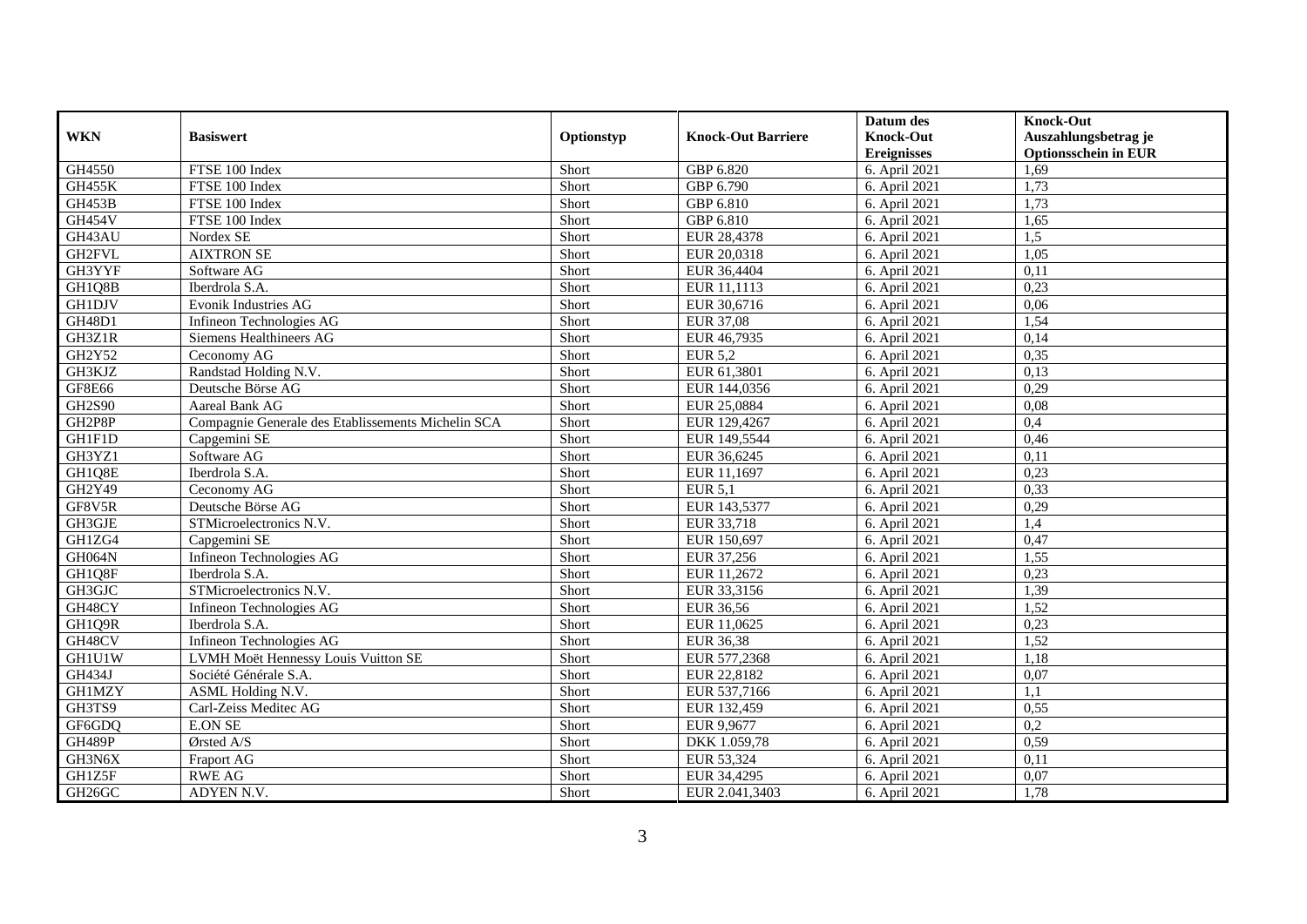|               |                                      |            |                           | Datum des          | <b>Knock-Out</b>            |
|---------------|--------------------------------------|------------|---------------------------|--------------------|-----------------------------|
| <b>WKN</b>    | <b>Basiswert</b>                     | Optionstyp | <b>Knock-Out Barriere</b> | <b>Knock-Out</b>   | Auszahlungsbetrag je        |
|               |                                      |            |                           | <b>Ereignisses</b> | <b>Optionsschein in EUR</b> |
| GH3Z1A        | Zalando SE                           | Short      | EUR 86,427                | 6. April 2021      | 0,36                        |
| <b>GH0FXX</b> | ASML Holding N.V.                    | Short      | EUR 534,6064              | 6. April 2021      | 1,09                        |
| <b>GH48A7</b> | Ørsted A/S                           | Short      | DKK 1.047,28              | 6. April 2021      | 0,59                        |
| GH1Z71        | <b>RWE AG</b>                        | Short      | EUR 34,5855               | 6. April 2021      | 0,07                        |
| GH3Z3E        | adidas AG                            | Short      | EUR 273,9942              | 6. April 2021      | 0,56                        |
| <b>GH3Z18</b> | Zalando SE                           | Short      | EUR 86,0146               | 6. April 2021      | 0,36                        |
| GH3GFX        | Symrise AG                           | Short      | EUR 105,6436              | 6. April 2021      | 0,22                        |
| GH2FQ7        | <b>SAP SE</b>                        | Short      | EUR 108,9638              | 6. April 2021      | 0,22                        |
| GH26GD        | ADYEN N.V.                           | Short      | EUR 2.018,232             | 6. April 2021      | 1,75                        |
| GH1N0N        | ASML Holding N.V.                    | Short      | EUR 541,1665              | 6. April 2021      | 1,1                         |
| GH4532        | Salzgitter AG                        | Short      | EUR 27,3099               | 6. April 2021      | 0,11                        |
| <b>GH3TUR</b> | Continental AG                       | Short      | EUR 116,5225              | 6. April 2021      | 0,36                        |
| GH137Q        | Fresenius Medical Care AG & Co. KGaA | Short      | EUR 63,803                | 6. April 2021      | 0,13                        |
| GH3YXJ        | Hugo Boss AG                         | Short      | EUR 34,5878               | 6. April 2021      | 0,11                        |
| GH0FT1        | ABB Ltd                              | Short      | CHF 29,1195               | 6. April 2021      | 0,81                        |
| <b>GH48A8</b> | Ørsted $\overline{A/S}$              | Short      | DKK 1.041,03              | 6. April 2021      | 0,58                        |
| GH4552        | Wacker Chemie AG                     | Short      | EUR 124,942               | 6. April 2021      | 0,52                        |
| GH3Z2G        | Zalando SE                           | Short      | EUR 86.8394               | 6. April 2021      | 0,36                        |
| GH1Z5Y        | <b>RWE AG</b>                        | Short      | EUR 34,2734               | 6. April 2021      | 0,07                        |
| <b>GH3Z30</b> | adidas AG                            | Short      | EUR 272,7018              | 6. April 2021      | 0,56                        |
| GH2FM6        | <b>SAP SE</b>                        | Short      | EUR 108,466               | 6. April 2021      | 0,22                        |
| GH3GG0        | Symrise AG                           | Short      | EUR 104,6656              | 6. April 2021      | 0,21                        |
| GF4N9Z        | Kion Group AG                        | Short      | EUR 86,3014               | 6. April 2021      | 0,36                        |
| <b>GH1ZEP</b> | <b>Bechtle AG</b>                    | Short      | <b>EUR 164</b>            | 6. April 2021      | 0,51                        |
| <b>GH1U99</b> | Dialog Semiconductor PLC             | Short      | EUR 64,9019               | 6. April 2021      | 0,27                        |
| GH26GN        | ADYEN N.V.                           | Short      | EUR 2.029,1394            | 6. April 2021      | 1,76                        |
| GH1U5M        | Beiersdorf AG                        | Short      | EUR 90,3206               | 6. April 2021      | 0,18                        |
| GH48AD        | Telefonica S.A.                      | Long       | <b>EUR 3,8</b>            | 6. April 2021      | 0.08                        |
| GH2SDY        | Freenet AG                           | Short      | EUR 20,5951               | 6. April 2021      | 0,42                        |
| GH3TXB        | Continental AG                       | Short      | EUR 115,4182              | 6. April 2021      | 0,36                        |
| GH135G        | Enel S.p.A.                          | Short      | EUR 8,6044                | 6. April 2021      | 0,18                        |
| GH3Z2X        | adidas AG                            | Short      | EUR 275,2769              | 6. April 2021      | 0,56                        |
| GH2FNH        | <b>SAP SE</b>                        | Short      | EUR 106,9726              | 6. April 2021      | 0,22                        |
| GH3GHP        | Symrise AG                           | Short      | EUR 105,1449              | 6. April 2021      | 0,21                        |
| GH3Z22        | TeamViewer AG                        | Short      | EUR 38,0443               | 6. April 2021      | 0,14                        |
| <b>GH1ZEQ</b> | Bechtle AG                           | Short      | EUR 164,878               | 6. April 2021      | 0,51                        |
| <b>GH1DLG</b> | Freenet AG                           | Short      | EUR 20,6998               | 6. April 2021      | 0,42                        |
| <b>GH3TVE</b> | Continental AG                       | Short      | EUR 115,9704              | 6. April 2021      | 0,36                        |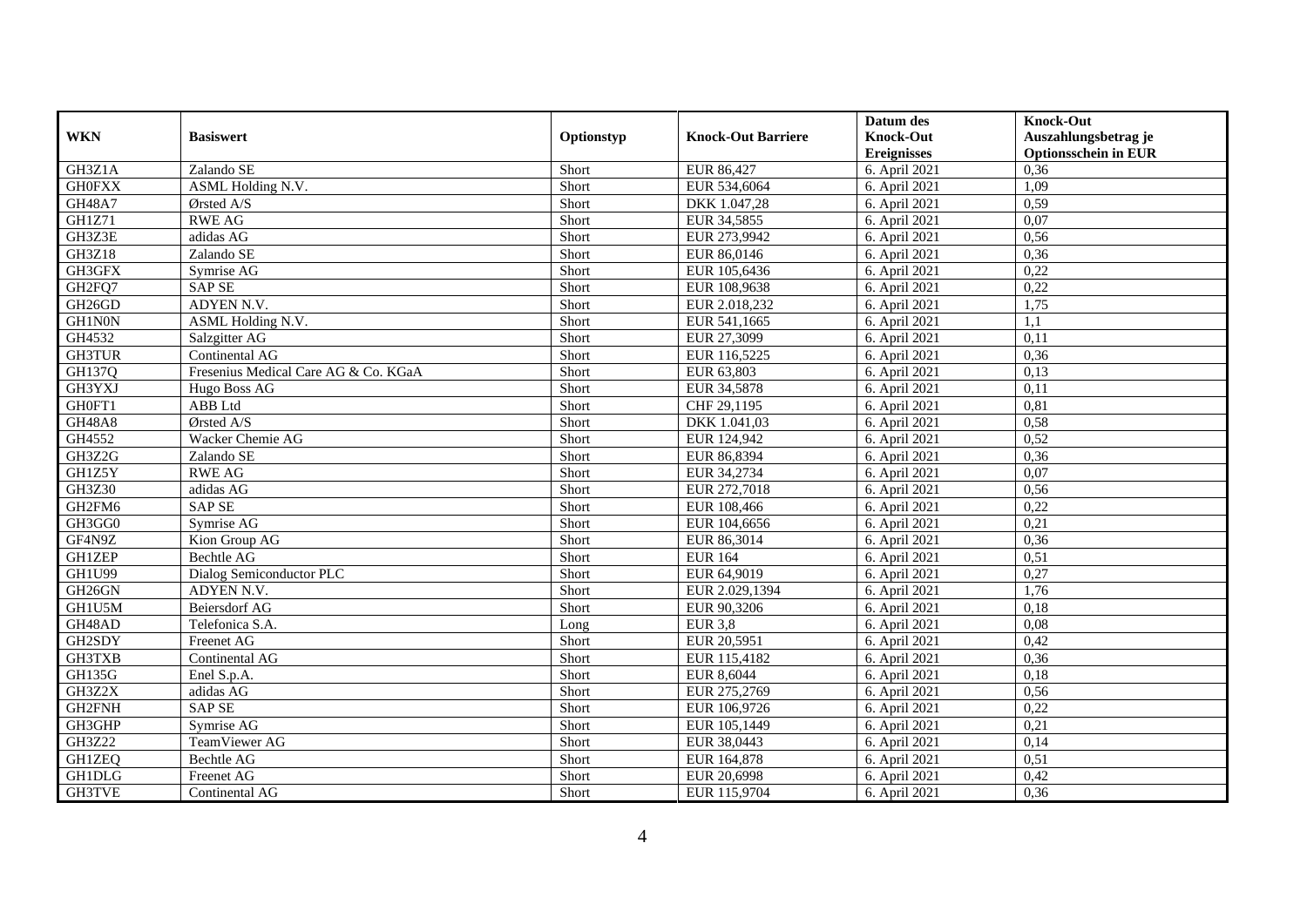|               |                                            |            |                           | Datum des          | <b>Knock-Out</b>            |
|---------------|--------------------------------------------|------------|---------------------------|--------------------|-----------------------------|
| <b>WKN</b>    | <b>Basiswert</b>                           | Optionstyp | <b>Knock-Out Barriere</b> | <b>Knock-Out</b>   | Auszahlungsbetrag je        |
|               |                                            |            |                           | <b>Ereignisses</b> | <b>Optionsschein in EUR</b> |
| GH1UB6        | Enel S.p.A.                                | Short      | <b>EUR 8,5498</b>         | 6. April 2021      | 0,17                        |
| GH2FMH        | <b>SAP SE</b>                              | Short      | EUR 109,4617              | 6. April 2021      | 0,22                        |
| GF6QL2        | Deutsche Post AG                           | Short      | EUR 47,0743               | 6. April 2021      | 0,1                         |
| GH3WPV        | Heineken N.V.                              | Short      | EUR 89,8322               | 6. April 2021      | 0,18                        |
| GH3Z2A        | TeamViewer AG                              | Short      | EUR 37,8707               | 6. April 2021      | 0,14                        |
| GH1D9A        | Rheinmetall AG                             | Short      | EUR 89,736                | 6. April 2021      | 0,28                        |
| GH3TZY        | Continental AG                             | Short      | EUR 114,8661              | 6. April 2021      | 0,36                        |
| GH2FMW        | <b>SAP SE</b>                              | Short      | EUR 107,4704              | 6. April 2021      | 0,22                        |
| GH1UB1        | Enel S.p.A.                                | Short      | <b>EUR 8,5108</b>         | 6. April 2021      | 0,17                        |
| <b>GH455H</b> | Sartorius AG                               | Short      | EUR 432,9309              | 6. April 2021      | 1,8                         |
| GH1D8L        | Rheinmetall AG                             | Short      | EUR 90,9507               | 6. April 2021      | 0,28                        |
| GH3CH3        | Air Liquide SA                             | Short      | EUR 140,7477              | 6. April 2021      | 0,29                        |
| GH2FNL        | <b>SAP SE</b>                              | Short      | EUR 107,9682              | 6. April 2021      | 0,22                        |
| GH3740        | Schaeffler AG                              | Short      | EUR 7,9754                | 6. April 2021      | 0,33                        |
| GH3S0H        | Koninklijke Philips N.V.                   | Short      | EUR 49,3485               | 6. April 2021      | 0,1                         |
| GH3NC5        | Industria de Diseno Textil, S.A. (Inditex) | Short      | EUR 28,4923               | 6. April 2021      | 0,06                        |
| GH453J        | Sartorius AG                               | Short      | EUR 434,9358              | 6. April 2021      | 1,81                        |
| GH1D95        | Rheinmetall AG                             | Short      | EUR 90.3433               | 6. April 2021      | 0,28                        |
| GH48CD        | Porsche Automobil Holding SE               | Short      | EUR 95,37                 | 6. April 2021      | 0,2                         |
| GH2SFL        | Evotec AG                                  | Short      | EUR 31,7053               | 6. April 2021      | 0,17                        |
| <b>GH454U</b> | Sartorius AG                               | Short      | EUR 430,9069              | 6. April 2021      | 1,8                         |
| GH3N66        | Schaeffler AG                              | Short      | <b>EUR 7,874</b>          | 6. April 2021      | 0,33                        |
| <b>GH48C7</b> | Porsche Automobil Holding SE               | Short      | EUR 93,13                 | 6. April 2021      | 0,19                        |
| GH2SFN        | Evotec AG                                  | Short      | EUR 31,8565               | 6. April 2021      | 0,17                        |
| <b>GH48C8</b> | Porsche Automobil Holding SE               | Short      | EUR 94,03                 | 6. April 2021      | 0,19                        |
| GF8E4B        | AXA S.A.                                   | Short      | EUR 23,1613               | 6. April 2021      | 0,05                        |
| GH1UA1        | Fielmann AG                                | Short      | EUR 69,3196               | 6. April 2021      | 0,14                        |
| GH48C9        | Porsche Automobil Holding SE               | Short      | EUR 93,58                 | 6. April 2021      | 0,19                        |
| GH48AW        | <b>BP</b> Plc                              | Short      | <b>GBP 2,98</b>           | 6. April 2021      | 0.08                        |
| GH3GBV        | Porsche Automobil Holding SE               | Short      | EUR 94,6663               | 6. April 2021      | 0,19                        |
| GH48AT        | <b>BP</b> Plc                              | Short      | GBP 2,94                  | 6. April 2021      | 0,07                        |
| GH48CJ        | Porsche Automobil Holding SE               | Short      | <b>EUR 92,68</b>          | 6. April 2021      | 0,19                        |
| <b>GH488R</b> | <b>BP</b> Plc                              | Short      | GBP 2,97                  | 6. April 2021      | 0,07                        |
| GH48CB        | Porsche Automobil Holding SE               | Short      | EUR 92,23                 | 6. April 2021      | 0,19                        |
| <b>GH488E</b> | <b>BP</b> Plc                              | Short      | GBP 2,96                  | 6. April 2021      | 0,07                        |
| GH48CC        | Porsche Automobil Holding SE               | Short      | EUR 91,78                 | 6. April 2021      | 0,19                        |
| GH1F3Y        | Fresenius SE & Co KGaA                     | Short      | EUR 38,2973               | 6. April 2021      | 0,12                        |
| GH31ET        | ABB Ltd                                    | Short      | CHF 29,3089               | 6. April 2021      | 0,82                        |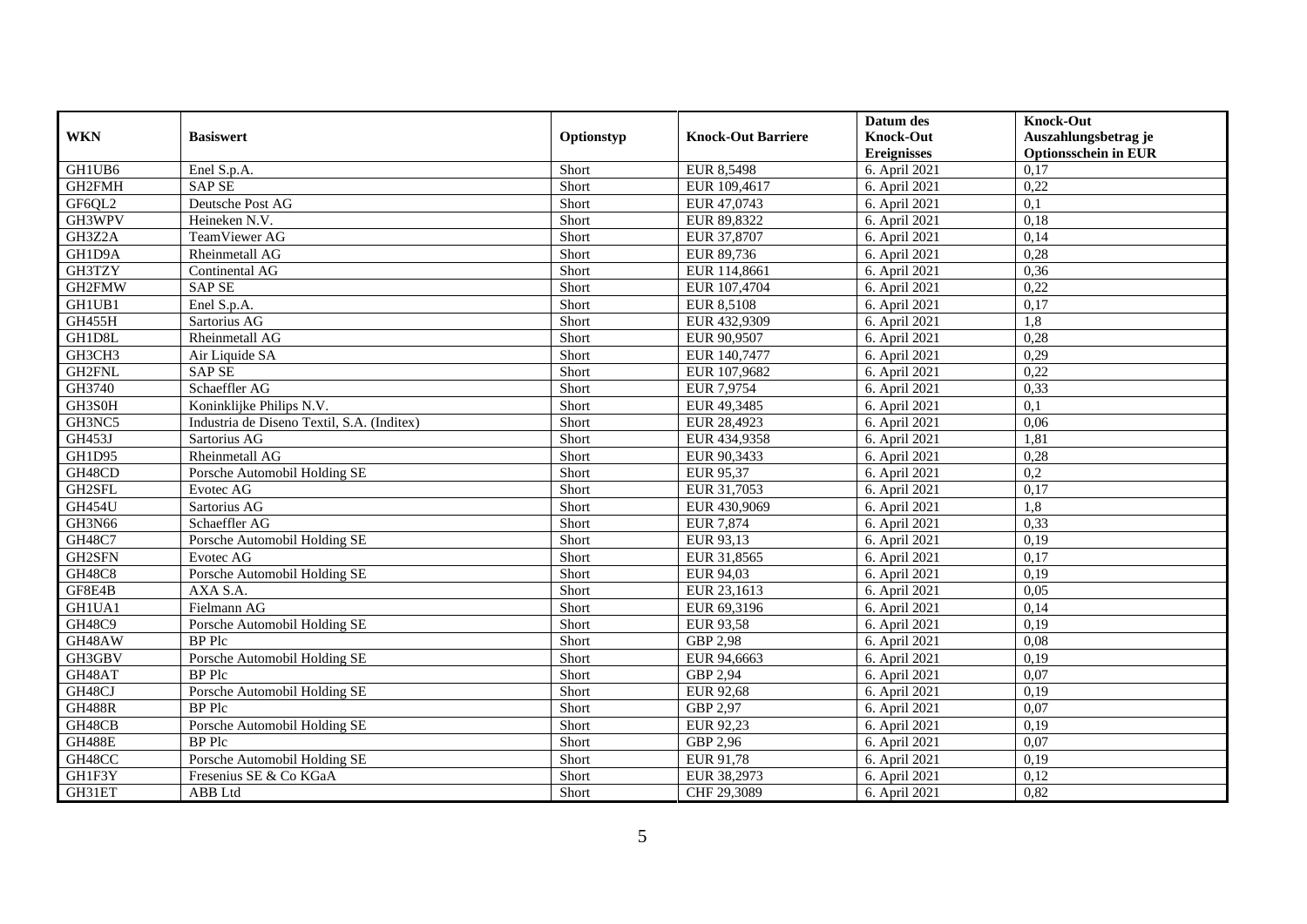|               |                                                               |            |                           | Datum des          | <b>Knock-Out</b>            |
|---------------|---------------------------------------------------------------|------------|---------------------------|--------------------|-----------------------------|
| <b>WKN</b>    | <b>Basiswert</b>                                              | Optionstyp | <b>Knock-Out Barriere</b> | <b>Knock-Out</b>   | Auszahlungsbetrag je        |
|               |                                                               |            |                           | <b>Ereignisses</b> | <b>Optionsschein in EUR</b> |
| GH4887        | Vestas Wind System A/S                                        | Short      | DKK 1.363,63              | 6. April 2021      | 0,66                        |
| GH31VC        | ABB Ltd                                                       | Short      | CHF 29,3089               | 6. April 2021      | 0,82                        |
| GH3CSN        | Vestas Wind System A/S                                        | Short      | DKK 1.316,3413            | 6. April 2021      | 0,64                        |
| GH31VA        | ABB Ltd                                                       | Short      | CHF 28,9507               | 6. April 2021      | 0,81                        |
| GH48AE        | Vestas Wind System A/S                                        | Short      | DKK 1.332,05              | 6. April 2021      | 0,65                        |
| <b>GH488Q</b> | Vestas Wind System A/S                                        | Short      | DKK 1.342,58              | 6. April 2021      | 0,65                        |
| GH3CSQ        | Vestas Wind System A/S                                        | Short      | DKK 1.353,9505            | 6. April 2021      | 0,66                        |
| GH3GCN        | Bayerische Motoren Werke AG (BMW)                             | Short      | EUR 90,1912               | 6. April 2021      | 0,18                        |
| <b>GH0CVP</b> | Nestlé S.A.                                                   | Short      | CHF 106,2664              | 6. April 2021      | 0,2                         |
| <b>GHOMWB</b> | DAX <sup>®</sup> (Performance Index)                          | Short      | EUR 15.082,095            | 6. April 2021      | 0,001                       |
| GH3RZ2        | $\overline{\text{DAX}^{\textcircled{a}}}$ (Performance Index) | Short      | EUR 15.210,62             | 6. April 2021      | 1,26                        |
| <b>GH17V7</b> | DAX <sup>®</sup> (Performance Index)                          | Short      | EUR 15.228,46             | 6. April 2021      | 1,44                        |
| GC62C7        | $\text{DAX}^{\textcircled{n}}$ (Performance Index)            | Short      | EUR 15.089,614            | 6. April 2021      | 0,04                        |
| GF9LWY        | $\text{DAX}^{\textcircled{n}}$ (Performance Index)            | Short      | EUR 15.071,235            | 6. April 2021      | 0,001                       |
| GH12UZ        | DAX <sup>®</sup> (Performance Index)                          | Short      | EUR 15.098,87             | 6. April 2021      | 0,13                        |
| GH040W        | $\overline{\text{DAX}}^{\textcirc}$ (Performance Index)       | Short      | EUR 15.126,648            | 6. April 2021      | 0,41                        |
| GD29FY        | DAX <sup>®</sup> (Performance Index)                          | Short      | <b>EUR 15.285</b>         | 6. April 2021      | 1,59                        |
| GB4YXM        | $\text{DAX}^{\textcircled{n}}$ (Performance Index)            | Short      | EUR 15.215,206            | 6. April 2021      | 1,31                        |
| GH0429        | $\text{DAX}^{\textcircled{p}}$ (Performance Index)            | Short      | EUR 15.199,734            | 6. April 2021      | 1,15                        |
| GF51J8        | $\text{DAX}^{\textcircled{n}}$ (Performance Index)            | Short      | EUR 15.235,474            | 6. April 2021      | 1,51                        |
| GH0HH7        | $\overline{\text{DAX}^{\otimes}}$ (Performance Index)         | Short      | EUR 15.188,403            | 6. April 2021      | 1,04                        |
| GH042K        | DAX <sup>®</sup> (Performance Index)                          | Short      | EUR 15.255,678            | 6. April 2021      | 1,54                        |
| GB7Q6Q        | $\text{DAX}^{\textcircled{D}}$ (Performance Index)            | Short      | EUR 15.158,336            | 6. April 2021      | 0,73                        |
| <b>GH040S</b> | $\overline{\text{DAX}}^{\textcircled{}}$ (Performance Index)  | Short      | EUR 15.177,012            | 6. April 2021      | 0,92                        |
| GB7Q6R        | DAX <sup>®</sup> (Performance Index)                          | Short      | EUR 15.134,427            | 6. April 2021      | 0,49                        |
| GB7Q6S        | DAX <sup>®</sup> (Performance Index)                          | Short      | EUR 15.110,518            | 6. April 2021      | 0,25                        |
| GH2L92        | $\text{DAX}^{\textcircled{p}}$ (Performance Index)            | Short      | EUR 15.063,587            | 6. April 2021      | 0,001                       |
| GC8UFV        | $\text{DAX}^{\circledast}$ (Performance Index)                | Short      | EUR 15.263,726            | 6. April 2021      | 1,54                        |
| GH31L6        | Daimler AG                                                    | Short      | EUR 76,3634               | 6. April 2021      | 0,24                        |
| GH3GBD        | Volkswagen AG                                                 | Short      | EUR 245,5174              | 6. April 2021      | 0,5                         |
| GB1X8F        | EURO STOXX 50 <sup>®</sup> Index (Price EUR)                  | Short      | EUR 3.972,673             | 6. April 2021      | 0,81                        |
| GF4Z6H        | Daimler AG                                                    | Short      | EUR 75,7193               | 6. April 2021      | 0,18                        |
| GH3GCG        | Volkswagen AG                                                 | Short      | EUR 242,1237              | 6. April 2021      | 0,49                        |
| GH3GBF        | Volkswagen AG                                                 | Short      | EUR 248,911               | 6. April 2021      | 0,51                        |
| GH3GDK        | Volkswagen AG                                                 | Short      | EUR 246,6518              | 6. April 2021      | 0,5                         |
| GH48KJ        | Volkswagen AG                                                 | Short      | EUR 239,45                | 6. April 2021      | 0,49                        |
| GH3GCL        | Volkswagen AG                                                 | Short      | EUR 243,2484              | 6. April 2021      | 0,07                        |
| GH3GHN        | Volkswagen AG                                                 | Short      | EUR 244,3829              | 6. April 2021      | 0,5                         |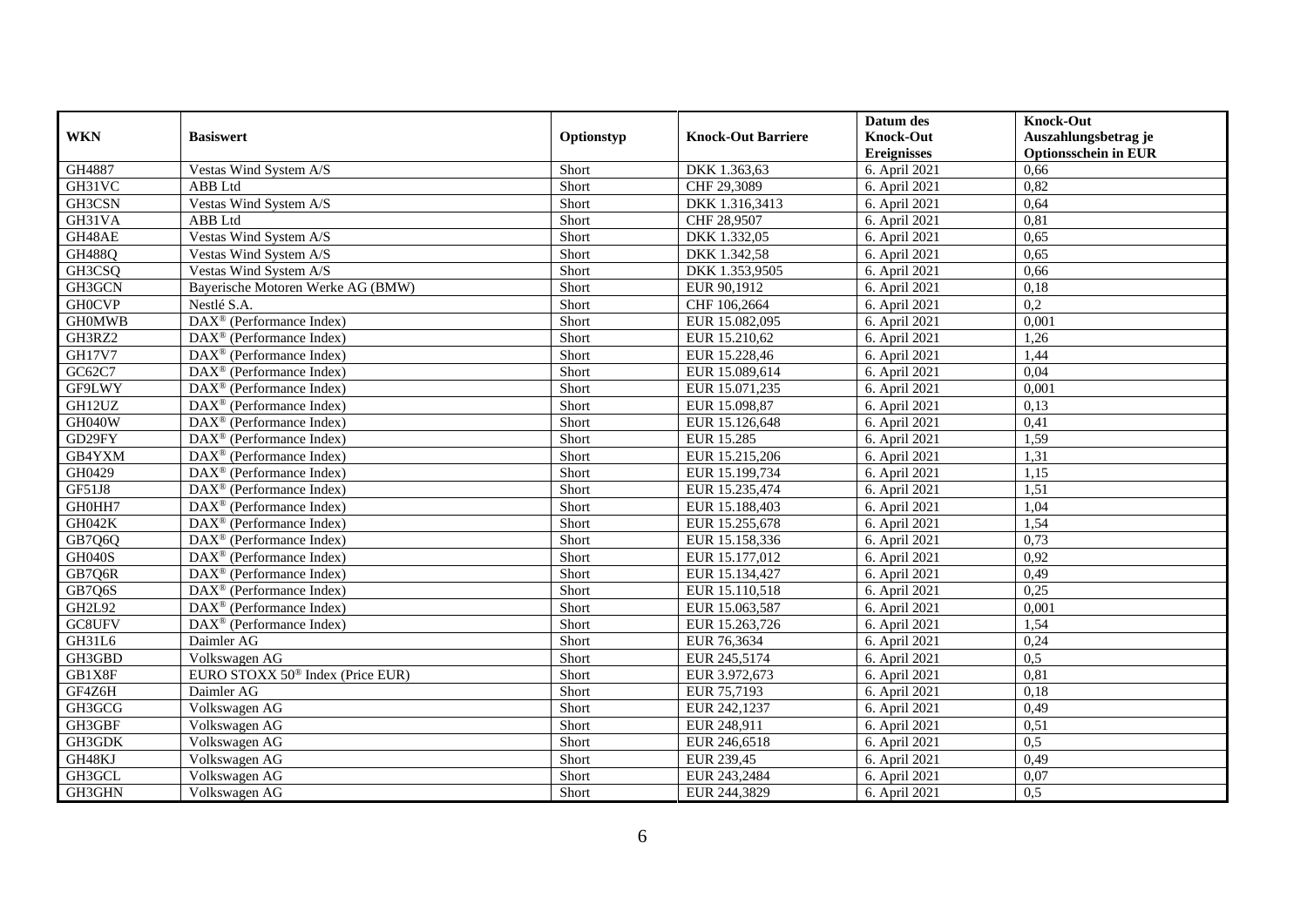| <b>WKN</b>    | <b>Basiswert</b>                                                    | Optionstyp | <b>Knock-Out Barriere</b> | Datum des<br><b>Knock-Out</b><br><b>Ereignisses</b> | <b>Knock-Out</b><br>Auszahlungsbetrag je<br><b>Optionsschein in EUR</b> |
|---------------|---------------------------------------------------------------------|------------|---------------------------|-----------------------------------------------------|-------------------------------------------------------------------------|
| GH3GEE        | Volkswagen AG                                                       | Short      | EUR 247,7765              | 6. April 2021                                       | 0,51                                                                    |
| GH3N7F        | Fraport AG                                                          | Short      | EUR 54,077                | 6. April 2021                                       | 0,11                                                                    |
| GH3GGX        | ING Groep N.V.                                                      | Short      | EUR 10,5721               | 6. April 2021                                       | 0,22                                                                    |
| GH3N8A        | Fraport AG                                                          | Short      | EUR 53,822                | 6. April 2021                                       | 0,11                                                                    |
| GH2P8M        | Compagnie Generale des Etablissements Michelin SCA                  | Short      | EUR 130,9729              | 6. April 2021                                       | 0,41                                                                    |
| GH3GDJ        | Porsche Automobil Holding SE                                        | Short      | EUR 95,8201               | 6. April 2021                                       | 0,2                                                                     |
| GH432J        | Société Générale S.A.                                               | Short      | EUR 22,9733               | 6. April 2021                                       | 0,07                                                                    |
| GH3WPW        | Heineken N.V.                                                       | Short      | EUR 90,2824               | 6. April 2021                                       | 0,18                                                                    |
| GH3N6D        | Schaeffler AG                                                       | Short      | EUR 8,1135                | 6. April 2021                                       | 0,34                                                                    |
| GH1347        | Enel S.p.A.                                                         | Short      | <b>EUR 8,6628</b>         | 6. April 2021                                       | 0,18                                                                    |
| <b>GF4D28</b> | Siemens AG                                                          | Short      | EUR 141,4606              | 6. April 2021                                       | 0,29                                                                    |
| GH3KGT        | Ørsted A/S                                                          | Short      | DKK 1.053,1187            | 6. April 2021                                       | 0,59                                                                    |
| GF3ZK7        | Deutsche Telekom AG                                                 | Short      | EUR 16,7403               | 6. April 2021                                       | 0,34                                                                    |
| GH435J        | DAX <sup>®</sup> (Performance Index)/ X-DAX <sup>®</sup>            | Short      | EUR 15.311,735            | 6. April 2021                                       | 1,55                                                                    |
| GH36YW        | $\text{DAX}^{\circledast}$ (Performance Index)/ X-DAX <sup>®</sup>  | Short      | EUR 15.318,505            | 6. April 2021                                       | 1,55                                                                    |
| GB4PAG        | $DAX^{\circledast}$ (Performance Index)/ X-DAX <sup>®</sup>         | Short      | EUR 15.305,599            | 6. April 2021                                       | 1,55                                                                    |
| GH36YV        | DAX <sup>®</sup> (Performance Index)/X-DAX <sup>®</sup>             | Short      | EUR 15.196,178            | 6. April 2021                                       | 0,76                                                                    |
| GB4M90        | DAX <sup>®</sup> (Performance Index)/ X-DAX <sup>®</sup>            | Short      | EUR 15.204,642            | 6. April 2021                                       | 0,84                                                                    |
| GH36ZH        | DAX <sup>®</sup> (Performance Index)/ X-DAX <sup>®</sup>            | Short      | EUR 15.183,64             | 1. April 2021                                       | 0,33                                                                    |
| GH4360        | $DAX^{\circledast}$ (Performance Index)/ X-DAX <sup>®</sup>         | Short      | EUR 15.188,92             | 1. April 2021                                       | 0,67                                                                    |
| GH36Z1        | $DAX^{\circledast}$ (Performance Index)/ X-DAX <sup>®</sup>         | Short      | EUR 15.275,369            | 6. April 2021                                       | 1,54                                                                    |
| GH3TT4        | $DAX^{\circledast}$ (Performance Index)/ X-DAX <sup>®</sup>         | Short      | EUR 15.228,331            | 6. April 2021                                       | 1,08                                                                    |
| GH36YX        | DAX <sup>®</sup> (Performance Index)/ X-DAX <sup>®</sup>            | Short      | EUR 15.217,687            | 6. April 2021                                       | 0,97                                                                    |
| GH36YP        | $DAX^{\circledcirc}$ (Performance Index)/X-DAX <sup>®</sup>         | Short      | EUR 15.282,598            | 6. April 2021                                       | 1,54                                                                    |
| <b>GH471Y</b> | CBOT Soybeans Future (Generic Front Month Future)                   | Long       | <b>USD 14,15</b>          | 6. April 2021                                       | 7,84                                                                    |
| <b>GH471V</b> | CBOT Soybeans Future (Generic Front Month Future)                   | Long       | <b>USD 14,3</b>           | 6. April 2021                                       | 7,92                                                                    |
| <b>GH471U</b> | CBOT Soybeans Future (Generic Front Month Future)                   | Long       | <b>USD 14,35</b>          | 6. April 2021                                       | 7,95                                                                    |
| <b>GH471P</b> | ICE Brent Crude Oil Future (Generic Front Month<br>Future)          | Long       | <b>USD 63</b>             | 6. April 2021                                       | 1,55                                                                    |
| <b>GH471K</b> | NYMEX Light, Sweet Crude Oil Future (Generic Front<br>Month Future) | Long       | <b>USD 59,5</b>           | 6. April 2021                                       | 1,47                                                                    |
| <b>GH471X</b> | CBOT Soybeans Future (Generic Front Month Future)                   | Long       | $\overline{USD14,2}$      | 6. April 2021                                       | 7,86                                                                    |
| <b>GH471N</b> | <b>ICE Brent Crude Oil Future (Generic Front Month</b><br>Future)   | Long       | <b>USD 63,5</b>           | 6. April 2021                                       | 1,57                                                                    |
| GH471J        | NYMEX Light, Sweet Crude Oil Future (Generic Front<br>Month Future) | Long       | <b>USD 60</b>             | 6. April 2021                                       | 1,48                                                                    |
| <b>GH471W</b> | CBOT Soybeans Future (Generic Front Month Future)                   | Long       | <b>USD 14,25</b>          | 6. April 2021                                       | 7,89                                                                    |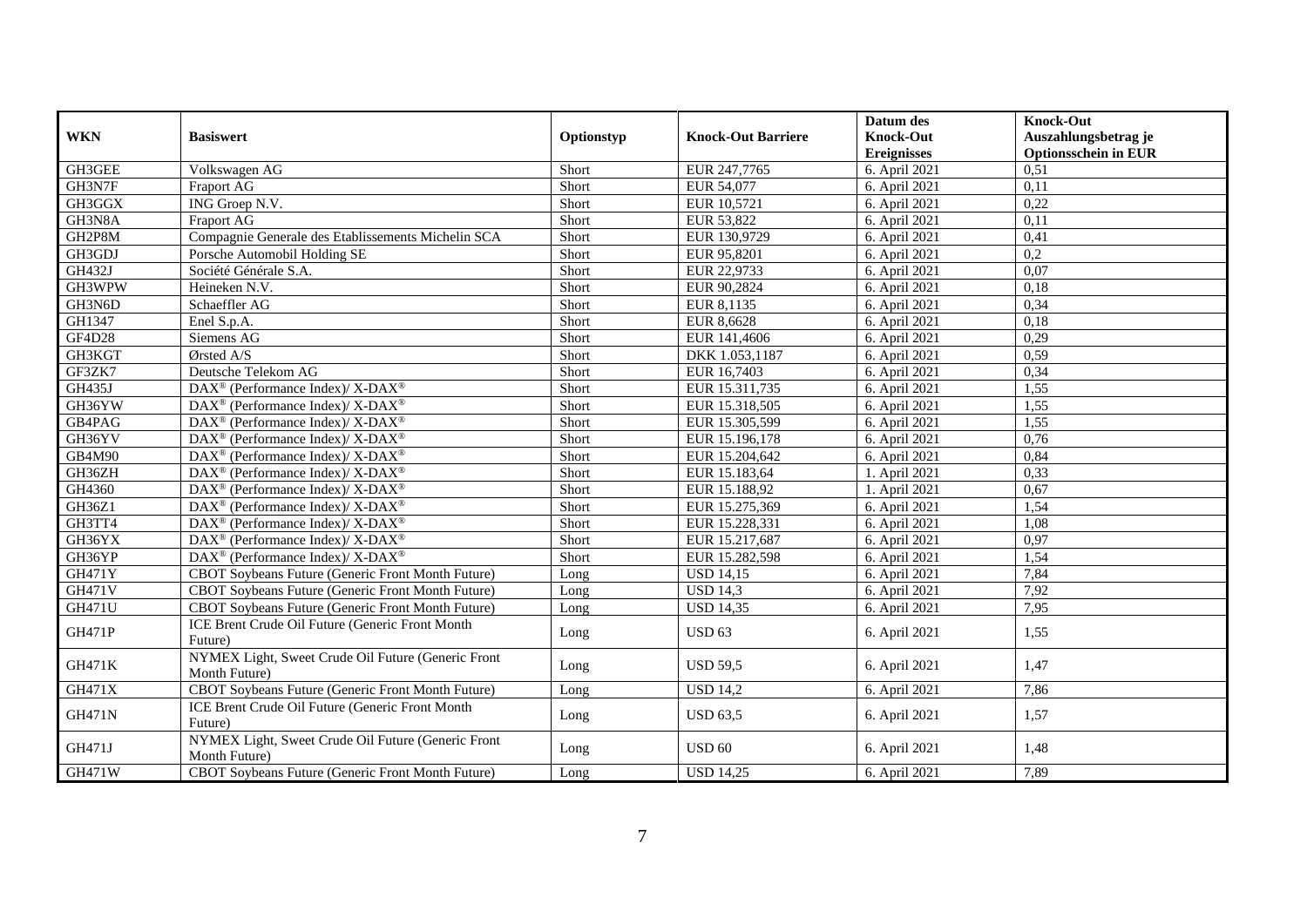|               |                                                          |            |                           | Datum des                              | <b>Knock-Out</b>                                    |
|---------------|----------------------------------------------------------|------------|---------------------------|----------------------------------------|-----------------------------------------------------|
| <b>WKN</b>    | <b>Basiswert</b>                                         | Optionstyp | <b>Knock-Out Barriere</b> | <b>Knock-Out</b><br><b>Ereignisses</b> | Auszahlungsbetrag je<br><b>Optionsschein in EUR</b> |
|               | NYMEX Light, Sweet Crude Oil Future (Generic Front       |            |                           |                                        |                                                     |
| <b>GH471L</b> | Month Future)                                            | Long       | <b>USD 59</b>             | 6. April 2021                          | 1,45                                                |
| GH4729        | CBOT Wheat Future (Generic Front Month Future)           | Short      | USD 6,2                   | 6. April 2021                          | 2,76                                                |
| <b>GH3U23</b> | 1 Feinunze Silber, Feinheit mind. 0,999                  | Short      | <b>USD 25,2</b>           | 6. April 2021                          | $\overline{0.7}$                                    |
| <b>GH47C1</b> | 1 Feinunze Platin, Feinheit mind. 0,9995                 | Short      | <b>USD 1.209,9</b>        | 6. April $20\overline{21}$             | 0,54                                                |
| GH36ZF        | DAX <sup>®</sup> (Performance Index)/ X-DAX <sup>®</sup> | Short      | EUR 15.198,07             | 1. April 2021                          | 1,23                                                |
| GH36ZE        | DAX <sup>®</sup> (Performance Index)/X-DAX <sup>®</sup>  | Short      | EUR 15.190,79             | 1. April 2021                          | 1,23                                                |
| GH36YZ        | DAX <sup>®</sup> (Performance Index)/X-DAX <sup>®</sup>  | Short      | EUR 15.267,676            | 6. April 2021                          | 1,54                                                |
| GH36YY        | DAX <sup>®</sup> (Performance Index)/X-DAX <sup>®</sup>  | Short      | EUR 15.239,215            | 6. April 2021                          | 1,54                                                |
| <b>GB523A</b> | DAX <sup>®</sup> (Performance Index)/X-DAX <sup>®</sup>  | Short      | EUR 15.173,746            | 6. April 2021                          | 1,53                                                |
| GH36YT        | DAX <sup>®</sup> (Performance Index)/ X-DAX <sup>®</sup> | Short      | EUR 15.189,246            | 6. April 2021                          | 1,53                                                |
| GB4M8Z        | DAX <sup>®</sup> (Performance Index)/ X-DAX <sup>®</sup> | Short      | EUR 15.228,362            | 6. April 2021                          | 1,54                                                |
| GH36YS        | DAX <sup>®</sup> (Performance Index)/X-DAX <sup>®</sup>  | Short      | EUR 15.289,313            | 6. April 2021                          | 1,54                                                |
| GH36YR        | DAX <sup>®</sup> (Performance Index)/ X-DAX <sup>®</sup> | Short      | EUR 15.167,697            | 6. April 2021                          | 1,53                                                |
| GH36YQ        | DAX <sup>®</sup> (Performance Index)/X-DAX <sup>®</sup>  | Short      | EUR 15.296,759            | 6. April 2021                          | 1,55                                                |
| GH3WTB        | DAX <sup>®</sup> (Performance Index)/X-DAX <sup>®</sup>  | Short      | EUR 15.261,54             | 6. April 2021                          | 1,54                                                |
| GH3WTA        | DAX <sup>®</sup> (Performance Index)/ X-DAX <sup>®</sup> | Short      | EUR 15.210,907            | 6. April 2021                          | 1,54                                                |
| GH3TVX        | DAX <sup>®</sup> (Performance Index)/ X-DAX <sup>®</sup> | Short      | EUR 15.249,986            | 6. April 2021                          | 1,54                                                |
| GH2NZ3        | NASDAQ-100 Index®                                        | Short      | USD 13.621,067            | 5. April 2021                          | 2,35                                                |
| GH10FB        | <b>Cognizant Technology Solutions Corporation</b>        | Short      | <b>USD 80,484</b>         | 5. April 2021                          | 0,12                                                |
| GF0Q9Q        | Dow Jones Industrial Average <sup>®</sup> Index          | Short      | USD 33.241,375            | 5. April 2021                          | 0,44                                                |
| <b>GF143E</b> | Dow Jones Industrial Average® Index                      | Short      | USD 33.299,963            | 5. April 2021                          | 0,57                                                |
| GF2YTH        | S&P 500 <sup>®</sup> Index                               | Short      | USD 4.047,294             | 5. April 2021                          | 0,69                                                |
| GM5RX4        | S&P 500 <sup>®</sup> Index                               | Short      | USD 4.024,806             | 5. April 2021                          | 0,49                                                |
| GB8JGM        | Dow Jones Industrial Average® Index                      | Short      | USD 33.400,599            | 5. April 2021                          | 0,58                                                |
| GB6X8E        | Dow Jones Industrial Average® Index                      | Short      | USD 33.269,529            | 5. April 2021                          | 0,46                                                |
| GF9LTZ        | S&P 500 <sup>®</sup> Index                               | Short      | USD 4.042,848             | 5. April 2021                          | 0.65                                                |
| GH17WP        | Dow Jones Industrial Average <sup>®</sup> Index          | Short      | USD 33.227,727            | 5. April 2021                          | 0,57                                                |
| GH15FE        | Dow Jones Industrial Average® Index                      | Short      | USD 33.326,147            | 5. April 2021                          | 0,57                                                |
| GB8SH9        | Dow Jones Industrial Average® Index                      | Short      | USD 33.552,582            | 5. April 2021                          | 0,58                                                |
| <b>GHOCSH</b> | Dow Jones Industrial Average <sup>®</sup> Index          | Short      | USD 33.454,743            | 5. April 2021                          | 0,58                                                |
| <b>GH042R</b> | Dow Jones Industrial Average® Index                      | Short      | USD 33.371,941            | 5. April 2021                          | 0,55                                                |
| <b>GA2A00</b> | Dow Jones Industrial Average <sup>®</sup> Index          | Short      | USD 33.432,585            | 5. April 2021                          | 0,58                                                |
| GF1ME7        | Dow Jones Industrial Average® Index                      | Short      | USD 33.341,825            | 5. April 2021                          | 0,57                                                |
| <b>GH042U</b> | Dow Jones Industrial Average® Index                      | Short      | USD 33.525,207            | 5. April 2021                          | 0,58                                                |
| GF6CK4        | Dow Jones Industrial Average <sup>®</sup> Index          | Short      | USD 33.613,024            | 5. April 2021                          | 0,58                                                |
| GH3WUB        | Dow Jones Industrial Average® Index                      | Short      | USD 33.395,153            | 5. April 2021                          | 0,58                                                |
| GH042J        | Dow Jones Industrial Average <sup>®</sup> Index          | Short      | USD 33.579,679            | 5. April 2021                          | 0,58                                                |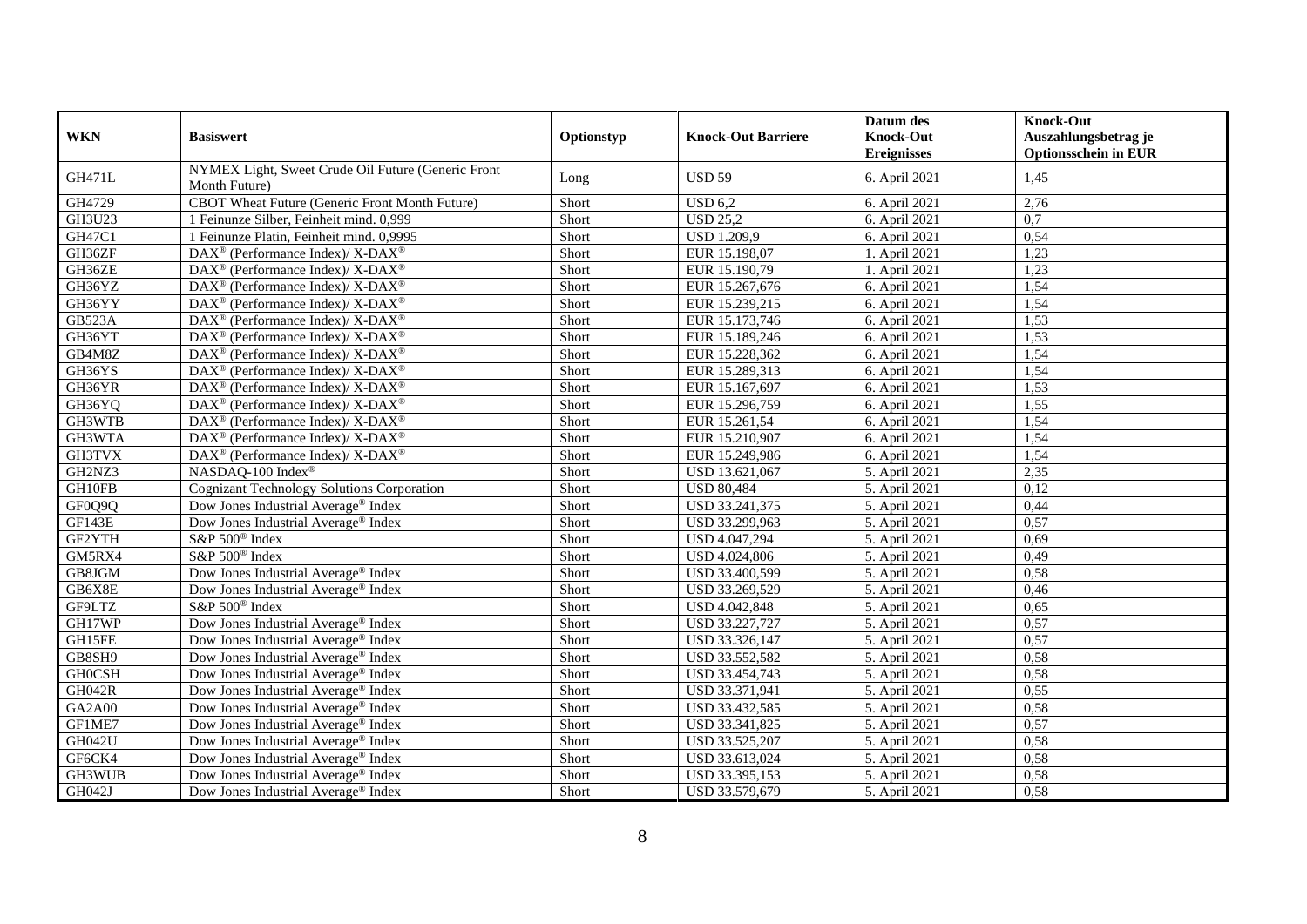|               |                                                 |            |                           | Datum des          | <b>Knock-Out</b>            |
|---------------|-------------------------------------------------|------------|---------------------------|--------------------|-----------------------------|
| <b>WKN</b>    | <b>Basiswert</b>                                | Optionstyp | <b>Knock-Out Barriere</b> | <b>Knock-Out</b>   | Auszahlungsbetrag je        |
|               |                                                 |            |                           | <b>Ereignisses</b> | <b>Optionsschein in EUR</b> |
| GH26CM        | Dow Jones Industrial Average® Index             | Short      | USD 33.272,299            | 5. April 2021      | 0,57                        |
| GH2NZT        | NASDAQ-100 Index®                               | Short      | USD 13.608,375            | 5. April 2021      | 2,34                        |
| GH3YY4        | Micron Technology, Inc.                         | Short      | <b>USD 94,55</b>          | 5. April 2021      | 0,42                        |
| GH1F5M        | Alphabet Inc. - Class C                         | Short      | USD 2.232,2044            | 5. April 2021      | 0,53                        |
| GF9LS0        | S&P 500 <sup>®</sup> Index                      | Short      | USD 4.059,045             | 5. April 2021      | 0,7                         |
| GF9LUT        | S&P 500 <sup>®</sup> Index                      | Short      | USD 4.054,869             | 5. April 2021      | 0,7                         |
| GF9LUL        | $S\&P 500^{\circ}$ Index                        | Short      | USD 4.069,899             | 5. April 2021      | 0,7                         |
| GF9LU3        | S&P 500 <sup>®</sup> Index                      | Short      | USD 4.081,366             | 5. April 2021      | 0,71                        |
| GF9LU1        | S&P 500 <sup>®</sup> Index                      | Short      | USD 4.072,148             | 5. April 2021      | $\overline{0,7}$            |
| GF9LTY        | S&P 500 <sup>®</sup> Index                      | Short      | USD 4.076,703             | 5. April 2021      | 0,71                        |
| GF9LTU        | S&P 500 <sup>®</sup> Index                      | Short      | USD 4.061,177             | 5. April 2021      | $\overline{0,7}$            |
| GF9LTJ        | S&P 500 <sup>®</sup> Index                      | Short      | USD 4.035,235             | 5. April 2021      | 0,7                         |
| GF9LTF        | S&P 500 <sup>®</sup> Index                      | Short      | USD 4.052,815             | 5. April 2021      | $\overline{0,7}$            |
| GF9LSZ        | S&P 500 <sup>®</sup> Index                      | Short      | USD 4.029,726             | 5. April 2021      | 0,7                         |
| GF9LSD        | S&P 500 <sup>®</sup> Index                      | Short      | USD 4.020,897             | 5. April 2021      | 0,7                         |
| GF9LS9        | S&P 500 <sup>®</sup> Index                      | Short      | USD 4.039,003             | 5. April 2021      | 0,7                         |
| <b>GF0FDH</b> | S&P 500 <sup>®</sup> Index                      | Short      | USD 4.064,825             | 5. April 2021      | 0,7                         |
| GF9LRZ        | $S\&P 500^{\circ}$ Index                        | Short      | USD 4.079,02              | 5. April 2021      | 0,71                        |
| GF4A0B        | Dow Jones Industrial Average® Index             | Short      | USD 33.492,466            | 5. April 2021      | 0,58                        |
| GF9LRV        | S&P 500 <sup>®</sup> Index                      | Short      | USD 4.074,406             | 5. April 2021      | 0,7                         |
| GB9GJJ        | Dow Jones Industrial Average <sup>®</sup> Index | Short      | USD 33.484,345            | 5. April 2021      | 0,58                        |
| GH042T        | Dow Jones Industrial Average® Index             | Short      | USD 33.472,478            | 5. April 2021      | 0,58                        |
| GH2670        | NASDAQ-100 Index®                               | Short      | USD 13.365,135            | 5. April 2021      | $\overline{2,3}$            |
| GH2676        | NASDAQ-100 Index®                               | Short      | USD 13.440,729            | 5. April 2021      | 2,32                        |
| GH2675        | NASDAQ-100 Index®                               | Short      | USD 13.415,534            | 5. April 2021      | 2,31                        |
| GH2674        | NASDAQ-100 Index®                               | Short      | USD 13.428,19             | 5. April 2021      | 2,31                        |
| GH267G        | NASDAQ-100 Index®                               | Short      | USD 13.516,675            | 5. April 2021      | 2,33                        |
| GH2P5U        | Intuitive Surgical, Inc.                        | Short      | <b>USD 770,05</b>         | 5. April 2021      | 0,18                        |
| <b>GH267F</b> | NASDAQ-100 Index®                               | Short      | USD 13.554,301            | 5. April 2021      | 2,34                        |
| GH267H        | NASDAQ-100 Index®                               | Short      | USD 13.542,075            | 5. April 2021      | 2,33                        |
| <b>GH266V</b> | NASDAQ-100 Index®                               | Short      | USD 13.377,576            | 5. April 2021      | 2,3                         |
| GH267C        | NASDAQ-100 Index®                               | Short      | USD 13.528,872            | 5. April 2021      | 2,33                        |
| GH267B        | NASDAQ-100 Index®                               | Short      | USD 13.504,175            | 5. April 2021      | 2,33                        |
| GH2673        | NASDAQ-100 Index®                               | Short      | USD 13.352,254            | 5. April 2021      | 2,3                         |
| GH2672        | NASDAQ-100 Index®                               | Short      | USD 13.339,804            | 5. April 2021      | 2,3                         |
| GH2671        | NASDAQ-100 Index®                               | Short      | USD 13.390,437            | 5. April 2021      | 2,31                        |
| GH267L        | NASDAQ-100 Index®                               | Short      | USD 13.566,85             | 5. April 2021      | 2,34                        |
| GH2678        | NASDAQ-100 Index®                               | Short      | USD 13.465,885            | 5. April 2021      | 2,32                        |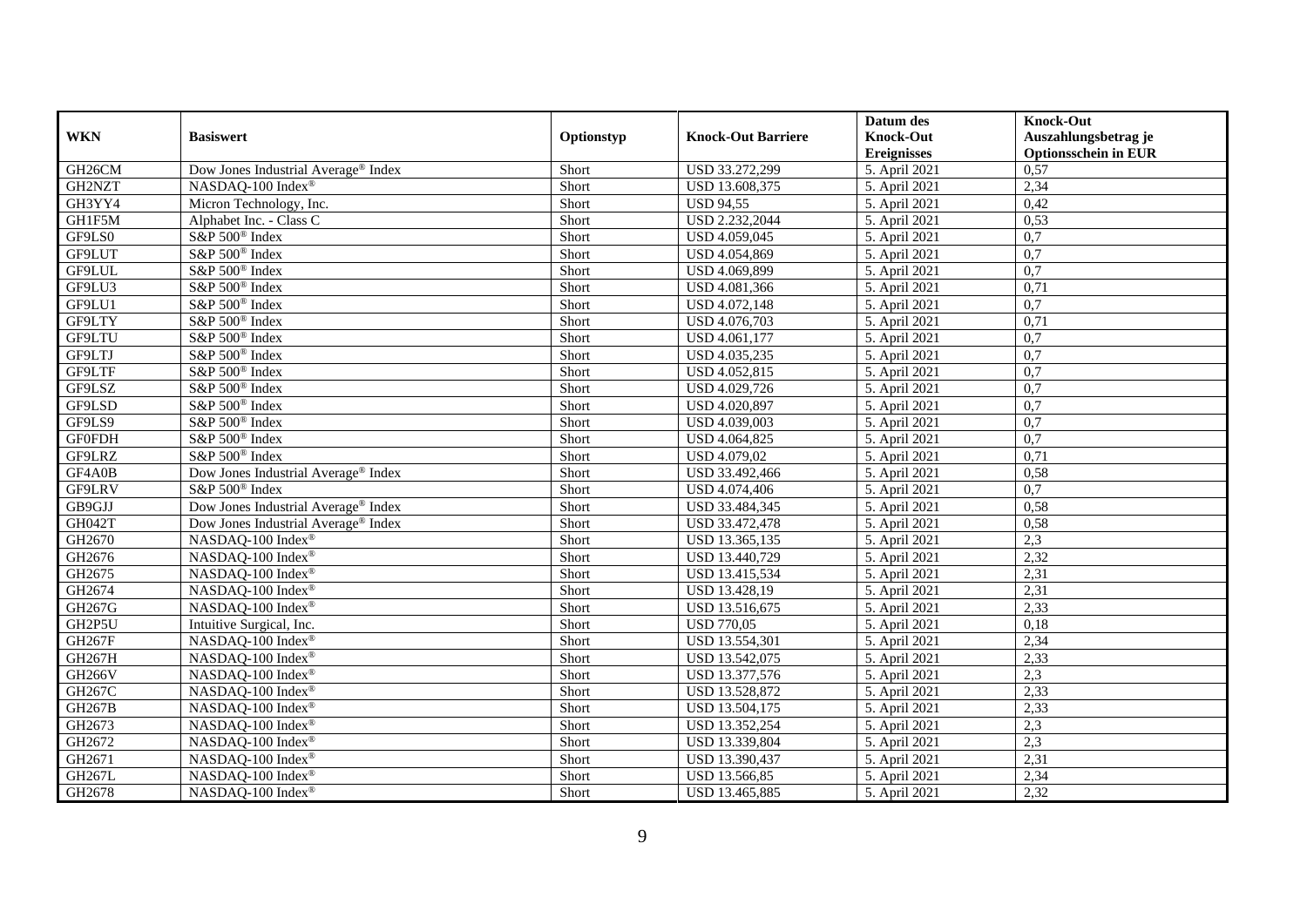|               |                                                                     |            |                           | Datum des          | Knock-Out                   |
|---------------|---------------------------------------------------------------------|------------|---------------------------|--------------------|-----------------------------|
| <b>WKN</b>    | <b>Basiswert</b>                                                    | Optionstyp | <b>Knock-Out Barriere</b> | <b>Knock-Out</b>   | Auszahlungsbetrag je        |
|               |                                                                     |            |                           | <b>Ereignisses</b> | <b>Optionsschein in EUR</b> |
| GH2677        | NASDAQ-100 Index®                                                   | Short      | USD 13.453,112            | 5. April 2021      | 2,32                        |
| GH267D        | NASDAQ-100 Index®                                                   | Short      | USD 13.491,431            | 5. April 2021      | 2,32                        |
| GH1Z9F        | NASDAQ-100 Index®                                                   | Short      | USD 13.584,606            | 5. April 2021      | 2,34                        |
| GH266T        | NASDAQ-100 Index®                                                   | Short      | USD 13.402,79             | 5. April 2021      | 2,31                        |
| GH267A        | NASDAQ-100 Index®                                                   | Short      | USD 13.478,463            | 5. April 2021      | 2,32                        |
| GH3VSM        | NYMEX Light, Sweet Crude Oil Future (Generic Front<br>Month Future) | Long       | <b>USD 58</b>             | 5. April 2021      | 1,42                        |
| GH3VSL        | NYMEX Light, Sweet Crude Oil Future (Generic Front<br>Month Future) | Long       | <b>USD 58,5</b>           | 5. April 2021      | 1,43                        |
| GH3TS1        | Uber Technologies, Inc.                                             | Short      | <b>USD 57,6</b>           | 1. April 2021      | 0,31                        |
| GH3TSA        | Visa Inc. - Class A                                                 | Short      | <b>USD 218,93</b>         | 5. April 2021      | 0,56                        |
| <b>GH1NBJ</b> | <b>Cognizant Technology Solutions Corporation</b>                   | Short      | <b>USD 79,8714</b>        | 5. April 2021      | 0,12                        |
| GH3TQ6        | Visa Inc. - Class A                                                 | Short      | <b>USD 219,95</b>         | 5. April 2021      | 0,56                        |
| <b>GH1NBH</b> | <b>Cognizant Technology Solutions Corporation</b>                   | Short      | <b>USD 79,4897</b>        | 5. April 2021      | 0,12                        |
| GH3TRC        | Visa Inc. - Class A                                                 | Short      | <b>USD 217,93</b>         | 5. April 2021      | 0,56                        |
| GH26KP        | Amazon.com, Inc.                                                    | Short      | USD 3.188,4571            | 5. April 2021      | 0,76                        |
| GH2FZC        | Salesforce.com, Inc.                                                | Short      | <b>USD 221,12</b>         | 5. April 2021      | 0,52                        |
| GH3SB6        | Tesla Inc                                                           | Short      | <b>USD 703,24</b>         | 5. April 2021      | 0,3                         |
| <b>GH435X</b> | Medtronic, PLC                                                      | Short      | <b>USD 119,51</b>         | 5. April 2021      | 0,21                        |
| GH3GKX        | Lowe's Companies, Inc.                                              | Short      | <b>USD 194,48</b>         | 5. April 2021      | 0,49                        |
| GH1U42        | Adobe Inc.                                                          | Short      | USD 493,1756              | 5. April 2021      | 1,17                        |
| GH26HM        | Amazon.com, Inc.                                                    | Short      | USD 3.218,9006            | 5. April 2021      | 0,76                        |
| GH1F5G        | Alphabet Inc. - Class C                                             | Short      | USD 2.171.3925            | 5. April 2021      | 0,52                        |
| GH3SA5        | Tesla Inc                                                           | Short      | <b>USD 693,59</b>         | 5. April 2021      | 0,3                         |
| GH1UAM        | eBay Inc.                                                           | Short      | <b>USD 63,4179</b>        | 5. April 2021      | 0,09                        |
| GH2PBH        | Microsoft Corporation                                               | Short      | <b>USD 244,47</b>         | 5. April 2021      | 0,37                        |
| GH1F52        | Alphabet Inc. - Class C                                             | Short      | USD 2.191,6502            | 5. April 2021      | 0,52                        |
| GH26JV        | Amazon.com. Inc.                                                    | Short      | USD 3.203,6498            | 5. April 2021      | 0,76                        |
| GH2XZZ        | <b>Bank of America Corporation</b>                                  | Short      | <b>USD 40,1</b>           | 5. April 2021      | 0,06                        |
| <b>GH2LGQ</b> | Salesforce.com. Inc.                                                | Short      | <b>USD 219,21</b>         | 5. April 2021      | 0,52                        |
| GH454M        | Newmont Corporation                                                 | Short      | <b>USD 62,64</b>          | 5. April 2021      | 0,34                        |
| GH26FY        | Adobe Inc.                                                          | Short      | USD 487,7753              | 5. April 2021      | 1,16                        |
| GH3WR3        | Occidental Petroleum Corporation                                    | Long       | <b>USD 25,95</b>          | 5. April 2021      | 0,06                        |
| GH3SA3        | Tesla Inc                                                           | Short      | <b>USD 696,82</b>         | 5. April 2021      | 0,3                         |
| GF5XZ4        | Facebook, Inc.                                                      | Short      | USD 302,8467              | 5. April 2021      | 0,72                        |
| GH1F51        | Alphabet Inc. - Class C                                             | Short      | USD 2.181,4923            | 5. April 2021      | 0,52                        |
| GH31ZB        | Activision Blizzard, Inc.                                           | Short      | <b>USD 96,01</b>          | 5. April 2021      | 0,32                        |
| GH1U3X        | Adobe Inc.                                                          | Short      | USD 490,8112              | 5. April 2021      | 1,16                        |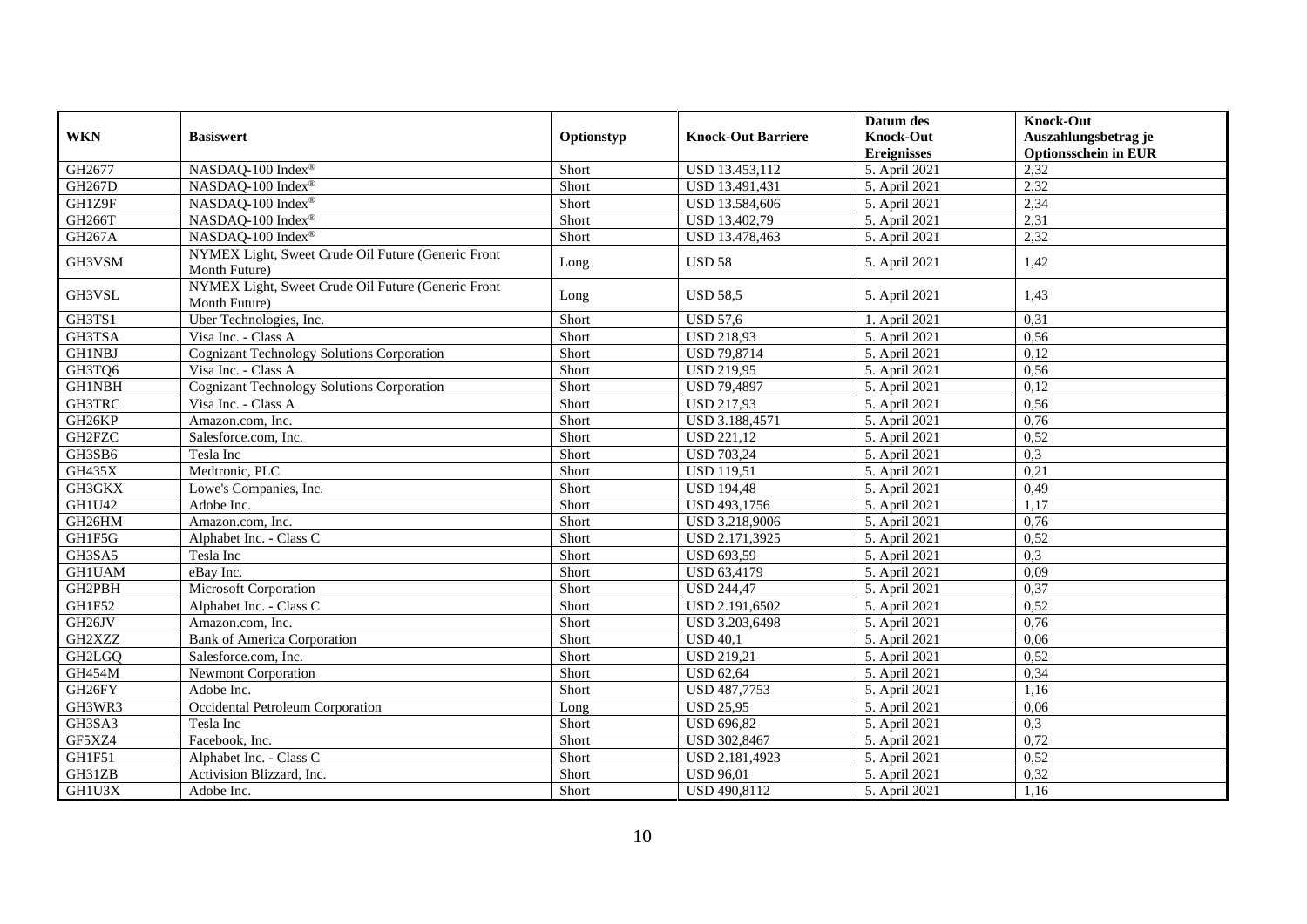|                                 |                                     |            |                           | Datum des                   | <b>Knock-Out</b>            |
|---------------------------------|-------------------------------------|------------|---------------------------|-----------------------------|-----------------------------|
| <b>WKN</b>                      | <b>Basiswert</b>                    | Optionstyp | <b>Knock-Out Barriere</b> | <b>Knock-Out</b>            | Auszahlungsbetrag je        |
|                                 |                                     |            |                           | <b>Ereignisses</b>          | <b>Optionsschein in EUR</b> |
| <b>GH453Z</b>                   | <b>Newmont Corporation</b>          | Short      | <b>USD 62,35</b>          | 5. April 2021               | 0,34                        |
| GF6OWM                          | Facebook, Inc.                      | Short      | <b>USD 309,7507</b>       | 5. April 2021               | 0,73                        |
| GH <sub>2</sub> PC <sub>5</sub> | Microsoft Corporation               | Short      | <b>USD 245,62</b>         | 5. April 2021               | 0,37                        |
| GH1F55                          | Alphabet Inc. - Class C             | Short      | USD 2.212,0048            | 5. April 2021               | 0,52                        |
| GH4323                          | Accenture plc                       | Short      | <b>USD 281,27</b>         | 5. April 2021               | 0,48                        |
| GH2P52                          | <b>CSX</b> Corporation              | Short      | <b>USD 98,45</b>          | 5. April 2021               | 0,15                        |
| GH3CNN                          | Walmart Inc.                        | Short      | <b>USD 139,51</b>         | 5. April 2021               | 0,23                        |
| GH3SA7                          | Tesla Inc                           | Short      | <b>USD 706,46</b>         | 5. April 2021               | 0,31                        |
| GF4YYY                          | Facebook, Inc.                      | Short      | USD 305,6917              | 5. April 2021               | 0,73                        |
| GH4549                          | <b>Costco Wholesale Corporation</b> | Short      | <b>USD 360,95</b>         | 5. April 2021               | 0,62                        |
| GH1F4B                          | Alphabet Inc. - Class C             | Short      | USD 2.222,0368            | 5. April 2021               | 0,53                        |
| GH2PBF                          | Microsoft Corporation               | Short      | <b>USD 246,78</b>         | 5. April 2021               | 0,37                        |
| GH3NC8                          | O'Reilly Automotive Inc.            | Short      | <b>USD 512,31</b>         | 5. April 2021               | 0,08                        |
| GH4561                          | <b>Newmont Corporation</b>          | Short      | <b>USD 62,95</b>          | 5. April 2021               | 0,34                        |
| GH2P5Y                          | Intuitive Surgical, Inc.            | Short      | <b>USD 762,69</b>         | 5. April 2021               | 0,18                        |
| GH2P1X                          | BioNTech SE - ADR                   | Short      | <b>USD 115,45</b>         | 5. April 2021               | 0,43                        |
| GH3CNA                          | Walmart Inc.                        | Short      | <b>USD 138,2</b>          | 5. April 2021               | 0,22                        |
| GH1F4U                          | Alphabet Inc. - Class C             | Short      | USD 2.151,1057            | 5. April 2021               | 0,51                        |
| GH0SC5                          | <b>Automatic Data Processing</b>    | Short      | <b>USD 193,5718</b>       | 5. April 2021               | 0,3                         |
| GH3SA6                          | Tesla Inc                           | Short      | <b>USD 700,03</b>         | 5. April 2021               | 0,3                         |
| GH3KHL                          | AT&T Inc.                           | Short      | <b>USD 30,78</b>          | 5. April 2021               | 0.05                        |
| GH3Z5B                          | Intel Corporation                   | Short      | <b>USD 65,49</b>          | 5. April 2021               | 0,17                        |
| GH3TX0                          | The Boeing Company                  | Short      | <b>USD 258,49</b>         | 5. April 2021               | 0,07                        |
| GF4311                          | The Home Depot, Inc.                | Short      | USD 314,0656              | 5. April 2021               | 0,49                        |
| GH31JJ                          | Activision Blizzard, Inc.           | Short      | <b>USD 96,01</b>          | 5. April 2021               | 0,32                        |
| GH2AJJ                          | <b>QUALCOMM</b> Incorporated        | Short      | USD 139,9492              | 5. April 2021               | 0,46                        |
| GH2LF1                          | Electronic Arts Inc.                | Short      | <b>USD 139,55</b>         | 5. April 2021               | 0,33                        |
| <b>GH454T</b>                   | <b>Costco Wholesale Corporation</b> | Short      | <b>USD 359,03</b>         | 5. April 2021               | 0,62                        |
| <b>GH3TUK</b>                   | Nvidia Corporation                  | Short      | <b>USD 558,18</b>         | 5. April 2021               | 2,46                        |
| GH431X                          | Accenture plc                       | Short      | <b>USD 282,64</b>         | 5. April 2021               | 0,49                        |
| <b>GH454Z</b>                   | <b>Newmont Corporation</b>          | Short      | <b>USD 62,06</b>          | 5. April 2021               | 0,34                        |
| GH3CNC                          | Walmart Inc.                        | Short      | <b>USD 138,86</b>         | 5. April 2021               | 0,22                        |
| GF4FTV                          | Microsoft Corporation               | Short      | USD 248,1734              | 5. April 2021               | 0,37                        |
| GH2PBE                          | Microsoft Corporation               | Short      | <b>USD 243,31</b>         | $\overline{5}$ . April 2021 | 0,37                        |
| GH3Z4S                          | Intel Corporation                   | Short      | <b>USD 65,19</b>          | 5. April 2021               | 0,17                        |
| GH3TWY                          | The Boeing Company                  | Short      | <b>USD 259,7</b>          | 5. April 2021               | 0,07                        |
| GH1F4Z                          | Alphabet Inc. - Class C             | Short      | USD 2.161,2249            | 5. April 2021               | 0,51                        |
| GH2LEZ                          | Electronic Arts Inc.                | Short      | <b>USD 138,89</b>         | 5. April 2021               | 0,33                        |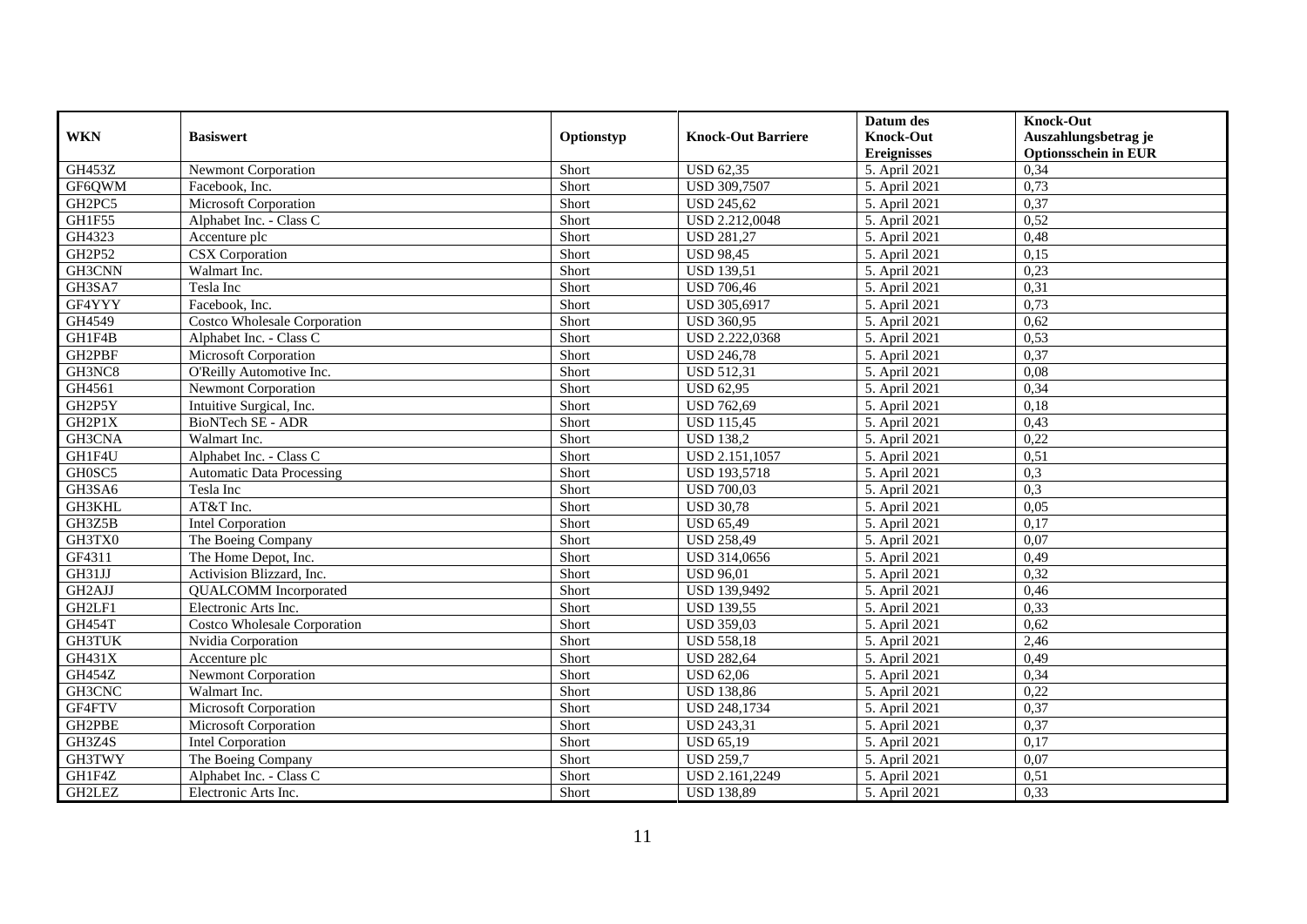| <b>WKN</b>    | <b>Basiswert</b>                                           | Optionstyp | <b>Knock-Out Barriere</b> | Datum des<br><b>Knock-Out</b><br><b>Ereignisses</b> | <b>Knock-Out</b><br>Auszahlungsbetrag je<br><b>Optionsschein in EUR</b> |
|---------------|------------------------------------------------------------|------------|---------------------------|-----------------------------------------------------|-------------------------------------------------------------------------|
| GH1F54        | Alphabet Inc. - Class C                                    | Short      | <b>USD 2.201,75</b>       | 5. April 2021                                       | 0,52                                                                    |
| GH423C        | 1 Feinunze Silber, Feinheit mind. 0,999                    | Short      | <b>USD 25</b>             | 2. April 2021                                       | 0,63                                                                    |
| <b>GH423B</b> | 1 Feinunze Silber, Feinheit mind. 0.999                    | Short      | <b>USD 25</b>             | 2. April 2021                                       | 0,68                                                                    |
| <b>GH442Z</b> | GBP/USD (WM-Fixing)                                        | Short      | <b>USD 1,38797</b>        | 5. April 2021                                       | 1,19                                                                    |
| GH3VSS        | ICE Brent Crude Oil Future (Generic Front Month<br>Future) | Long       | <b>USD 61,5</b>           | 5. April 2021                                       | 1,51                                                                    |
| GH3VSR        | ICE Brent Crude Oil Future (Generic Front Month<br>Future) | Long       | <b>USD 62</b>             | 5. April 2021                                       | 1,52                                                                    |
| <b>GH3N14</b> | 1 Feinunze Platin, Feinheit mind. 0,9995                   | Short      | <b>USD 1.216</b>          | 5. April 2021                                       | 0,53                                                                    |
| GH421X        | 1 Feinunze Silber, Feinheit mind. 0,999                    | Short      | $\overline{USD 25,1}$     | 5. April 2021                                       | 0,64                                                                    |
| GH4487        | 1 Feinunze Palladium, Feinheit mind. 0,9995                | Short      | <b>USD 2.677,1</b>        | 5. April 2021                                       | 1,19                                                                    |
| <b>GH421Y</b> | 1 Feinunze Gold, Feinheit mind. 0,995, LBMA                | Short      | <b>USD 1.733</b>          | 5. April 2021                                       | 3                                                                       |
| <b>GH443V</b> | GBP/USD (WM-Fixing)                                        | Short      | <b>USD 1,39138</b>        | 5. April 2021                                       | 1,19                                                                    |
| <b>GH31L8</b> | Daimler AG                                                 | Short      | EUR 76,7792               | 6. April 2021                                       | 0,24                                                                    |
| GH3WS8        | $\text{DAX}^{\textcircled{D}}$ (Performance Index)         | Short      | EUR 15.290.179            | 6. April 2021                                       | 1.54                                                                    |
| GH4484        | 1 Feinunze Palladium, Feinheit mind. 0,9995                | Short      | <b>USD 2.681,9</b>        | 6. April 2021                                       | 1,2                                                                     |
| GH2S8D        | AXA S.A.                                                   | Short      | EUR 23,298                | 6. April 2021                                       | 0,05                                                                    |
| GF6GBG        | <b>E.ON SE</b>                                             | Short      | EUR 10,0256               | 6. April 2021                                       | 0,2                                                                     |
| GH3RZD        | DAX <sup>®</sup> (Performance Index)                       | Short      | EUR 15.305,053            | 6. April 2021                                       | 1,55                                                                    |
| GB4PDX        | DAX <sup>®</sup> (Performance Index)                       | Short      | EUR 15.305,599            | 6. April 2021                                       | 1,55                                                                    |
| GH0FZ5        | Aareal Bank AG                                             | Short      | EUR 25,5024               | 6. April 2021                                       | 0.08                                                                    |
| GH06B3        | EURO STOXX 50 <sup>®</sup> Index (Price EUR)               | Short      | EUR 3.982,895             | 6. April 2021                                       | 0,81                                                                    |
| GH3KJ3        | <b>COMPAGNIE DE SAINT GOBAIN SA</b>                        | Short      | EUR 51,5997               | 6. April 2021                                       | 0,21                                                                    |
| GB3AQY        | EUR/JPY (WM-Fixing)                                        | Short      | JPY 130,40016             | 6. April 2021                                       | 1,01                                                                    |
| GH4553        | FTSE 100 Index                                             | Short      | GBP 6.830                 | 6. April 2021                                       | 1,74                                                                    |
| GF8E12        | EURO STOXX 50 <sup>®</sup> Index (Price EUR)               | Short      | EUR 3.986,423             | 6. April 2021                                       | 0,81                                                                    |
| <b>GH489A</b> | <b>BP</b> Plc                                              | Short      | GBP 3                     | 6. April 2021                                       | 0,07                                                                    |
| GH455A        | FTSE 100 Index                                             | Short      | GBP 6.830                 | 6. April 2021                                       | 1,66                                                                    |
| GH3Z32        | adidas AG                                                  | Short      | EUR 276,5595              | 6. April 2021                                       | 0,56                                                                    |
| GH3Z19        | Zalando SE                                                 | Short      | EUR 87,2422               | 6. April 2021                                       | 0,36                                                                    |
| GH1DBQ        | Koninklijke Ahold Delhaize N.V.                            | Short      | EUR 24,0191               | 6. April 2021                                       | 0,05                                                                    |
| GH3KGC        | Ubisoft Entertainment S.A.                                 | Short      | EUR 66,4294               | 6. April 2021                                       | 0,42                                                                    |
| GH3Z1K        | Zalando SE                                                 | Short      | EUR 87,6546               | 6. April 2021                                       | 0,37                                                                    |
| GH1F3H        | Fresenius SE & Co KGaA                                     | Short      | <b>EUR 38,548</b>         | 6. April 2021                                       | 0,12                                                                    |
| GH3Z1Q        | Siemens Healthineers AG                                    | Short      | EUR 47,0261               | 6. April 2021                                       | 0,15                                                                    |
| GH3QY2        | 1 Feinunze Palladium, Feinheit mind. 0,9995                | Short      | <b>USD 2.700,6</b>        | 6. April 2021                                       | 1,2                                                                     |
| GH3Z9D        | 1 Feinunze Platin, Feinheit mind. 0,9995                   | Short      | <b>USD 1.226</b>          | 6. April 2021                                       | 0,55                                                                    |
| GH47BW        | 1 Feinunze Platin, Feinheit mind. 0,9995                   | Short      | <b>USD 1.219,9</b>        | 6. April 2021                                       | 0,54                                                                    |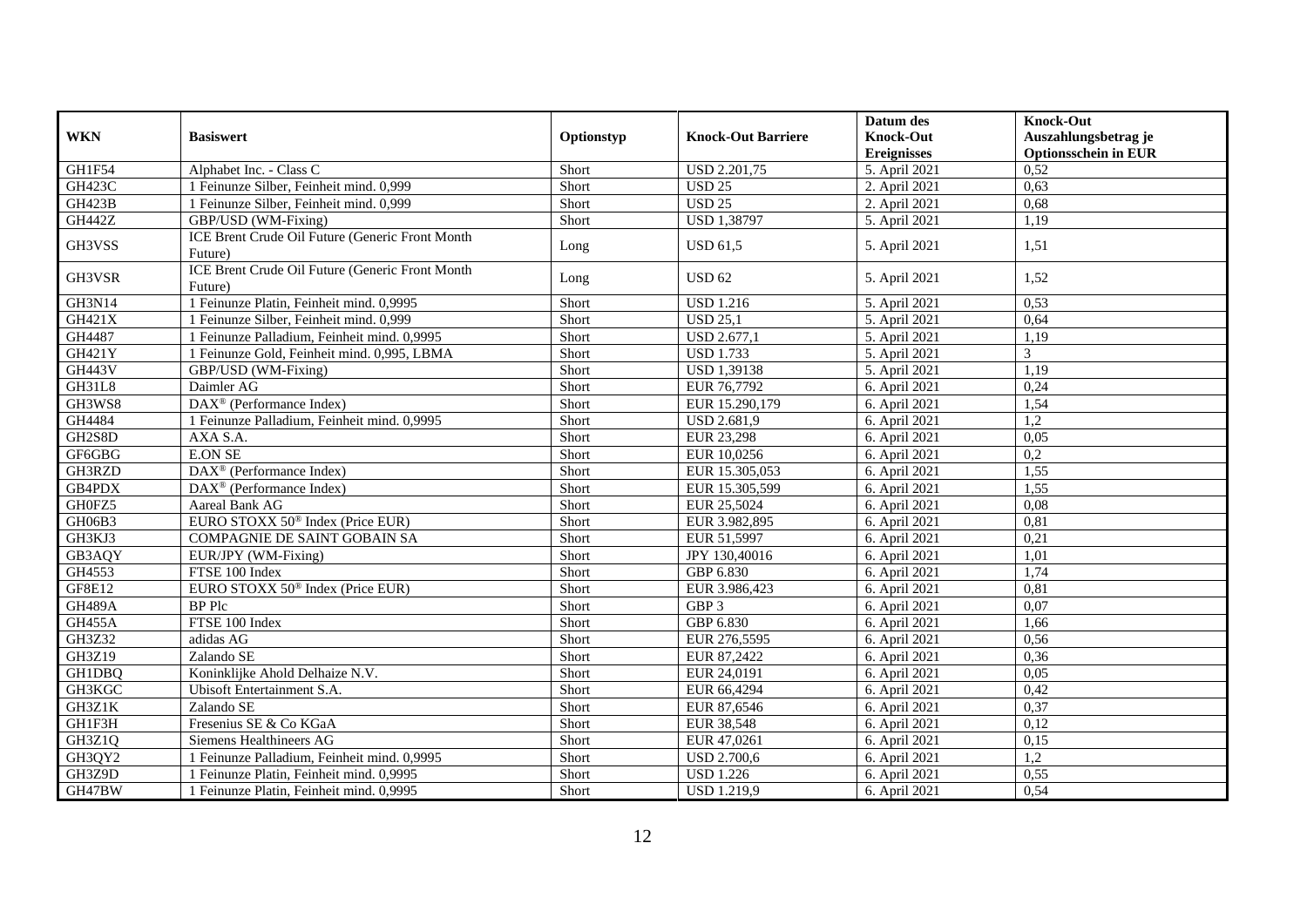|               |                                                |            |                           | Datum des          | <b>Knock-Out</b>            |
|---------------|------------------------------------------------|------------|---------------------------|--------------------|-----------------------------|
| <b>WKN</b>    | <b>Basiswert</b>                               | Optionstyp | <b>Knock-Out Barriere</b> | <b>Knock-Out</b>   | Auszahlungsbetrag je        |
|               |                                                |            |                           | <b>Ereignisses</b> | <b>Optionsschein in EUR</b> |
| GH4489        | 1 Feinunze Palladium, Feinheit mind. 0,9995    | Short      | <b>USD 2.688</b>          | 6. April 2021      | 1,2                         |
| GH3RYL        | Porsche Automobil Holding SE                   | Short      | EUR 96,4192               | 6. April 2021      | $\overline{0,2}$            |
| GH3CJF        | Telefonica S.A.                                | Long       | EUR 3,7799                | 6. April 2021      | 0,07                        |
| GH1ZD6        | Amazon.com, Inc.                               | Short      | USD 3.237,8058            | 6. April 2021      | 0,85                        |
| GH3Z0U        | Zalando SE                                     | Short      | EUR 88,0669               | 6. April 2021      | 0,37                        |
| GH4728        | CBOT Wheat Future (Generic Front Month Future) | Short      | <b>USD 6,25</b>           | 6. April 2021      | 2,78                        |
| GH3U1E        | Snap Inc.                                      | Short      | <b>USD 56,7954</b>        | 6. April 2021      | 3,07                        |
| GH48JD        | Apple Inc.                                     | Short      | <b>USD 125,18</b>         | 6. April 2021      | 0,33                        |
| GH3TRT        | Ford Motor Company                             | Short      | <b>USD 12,7948</b>        | 6. April 2021      | 0,34                        |
| GH3U01        | Snap Inc.                                      | Short      | <b>USD 55,9883</b>        | 6. April 2021      | 3,03                        |
| GH48HG        | Apple Inc.                                     | Short      | <b>USD 125,77</b>         | 6. April 2021      | 0,33                        |
| GH48HJ        | Apple Inc.                                     | Short      | <b>USD 126,37</b>         | 6. April 2021      | 0,33                        |
| <b>GH3U02</b> | Snap Inc.                                      | Short      | <b>USD 57,199</b>         | 6. April 2021      | 3,09                        |
| GH48JB        | Apple Inc.                                     | Short      | <b>USD 123,98</b>         | 6. April 2021      | 0,32                        |
| <b>GH3U00</b> | Snap Inc.                                      | Short      | USD 56,3919               | 6. April 2021      | 3,05                        |
| GH48JC        | Apple Inc.                                     | Short      | <b>USD 124,58</b>         | 6. April 2021      | 0,33                        |
| GH48GM        | Facebook, Inc.                                 | Short      | <b>USD 297,72</b>         | 6. April 2021      | 0,78                        |
| GH48F6        | Facebook. Inc.                                 | Short      | <b>USD 296,29</b>         | 6. April 2021      | 0,78                        |
| <b>GH48A4</b> | The Charles Schwab Corporation                 | Short      | <b>USD 67,99</b>          | 6. April 2021      | 0,18                        |
| GH48FC        | Facebook, Inc.                                 | Short      | <b>USD 299,15</b>         | 6. April 2021      | 0,78                        |
| GH48A3        | The Charles Schwab Corporation                 | Short      | <b>USD 65,81</b>          | 6. April 2021      | 0,17                        |
| GH48B4        | The Charles Schwab Corporation                 | Short      | <b>USD 66,91</b>          | 6. April 2021      | 0,17                        |
| GH2LF7        | Electronic Arts Inc.                           | Short      | USD 141,7526              | 6. April 2021      | 0,37                        |
| GH48AL        | The Charles Schwab Corporation                 | Short      | <b>USD 67,45</b>          | 6. April 2021      | 0,18                        |
| GH2LGA        | Electronic Arts Inc.                           | Short      | <b>USD 142,41</b>         | 6. April 2021      | 0,37                        |
| GH48AM        | The Charles Schwab Corporation                 | Short      | <b>USD 66,36</b>          | 6. April 2021      | 0,17                        |
| GH48FL        | Plug Power Inc                                 | Long       | <b>USD 33,48</b>          | 6. April 2021      | 2,58                        |
| GH4886        | Pinterest, Inc.                                | Short      | <b>USD 75,06</b>          | 6. April 2021      | 0,23                        |
| GH48CH        | Dow Jones Industrial Average® Index            | Short      | USD 33.411,12             | 6. April 2021      | 0,58                        |
| GH48HK        | Plug Power Inc                                 | Long       | <b>USD 34,33</b>          | 6. April 2021      | 2,64                        |
| <b>GH489N</b> | Pinterest, Inc.                                | Short      | <b>USD 79,02</b>          | 6. April 2021      | 0,24                        |
| GH48FJ        | Plug Power Inc                                 | Long       | <b>USD 34,08</b>          | 6. April 2021      | 2,62                        |
| GH4882        | Pinterest, Inc.                                | Short      | <b>USD 74,35</b>          | 6. April 2021      | 0,23                        |
| GH48FU        | Plug Power Inc                                 | Long       | <b>USD 33,8</b>           | 6. April 2021      | 2,6                         |
| GH48KH        | Baidu, Inc.                                    | Short      | <b>USD 216,33</b>         | 6. April 2021      | 0,76                        |
| <b>GH489D</b> | Pinterest, Inc.                                | Short      | <b>USD 81,57</b>          | 6. April 2021      | 0,25                        |
| GH48KL        | Baidu, Inc.                                    | Short      | <b>USD 220,46</b>         | 6. April 2021      | 0,78                        |
| GH4888        | Pinterest, Inc.                                | Short      | <b>USD 76,85</b>          | 6. April 2021      | 0,24                        |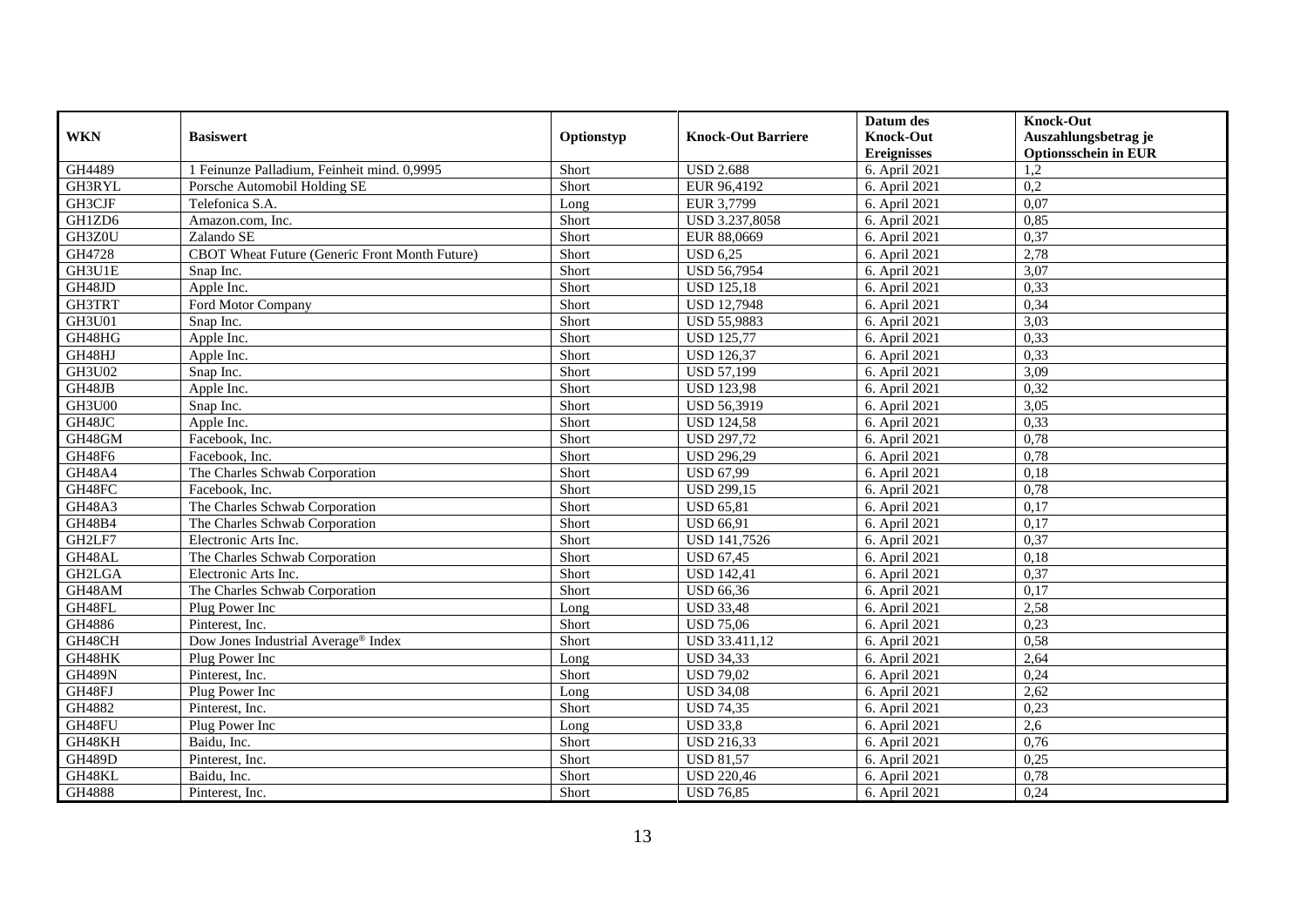|               |                                                                     |            |                           | Datum des          | <b>Knock-Out</b>            |
|---------------|---------------------------------------------------------------------|------------|---------------------------|--------------------|-----------------------------|
| <b>WKN</b>    | <b>Basiswert</b>                                                    | Optionstyp | <b>Knock-Out Barriere</b> | <b>Knock-Out</b>   | Auszahlungsbetrag je        |
|               |                                                                     |            |                           | <b>Ereignisses</b> | <b>Optionsschein in EUR</b> |
| GH4884        | Pinterest, Inc.                                                     | Short      | <b>USD 79,93</b>          | 6. April 2021      | 0,25                        |
| GH4885        | Pinterest. Inc.                                                     | Short      | <b>USD 78,28</b>          | 6. April 2021      | 0,24                        |
| GH48K3        | Baidu, Inc.                                                         | Short      | <b>USD 221,5</b>          | 6. April 2021      | 0,78                        |
| GH4896        | Pinterest, Inc.                                                     | Short      | <b>USD 76,49</b>          | 6. April 2021      | 0,24                        |
| <b>GH488N</b> | Pinterest, Inc.                                                     | Short      | <b>USD 74,71</b>          | 6. April 2021      | 0,23                        |
| GH4533        | <b>BP</b> Plc                                                       | Short      | GBP 3,0169                | 6. April 2021      | 0,07                        |
| GH3TRY        | Ford Motor Company                                                  | Short      | <b>USD 12,8916</b>        | 6. April 2021      | 0,34                        |
| GH48K4        | Baidu. Inc.                                                         | Short      | <b>USD 224,6</b>          | 6. April 2021      | 0,79                        |
| GH31A6        | Aurubis AG                                                          | Short      | EUR 72,102                | 6. April 2021      | 0,22                        |
| <b>GH3U04</b> | Snap Inc.                                                           | Short      | USD 57,6025               | 6. April 2021      | 3,11                        |
| GH1F4D        | Alphabet Inc. - Class C                                             | Short      | USD 2.235,5769            | 6. April 2021      | 0,59                        |
| <b>GH3N88</b> | Fraport AG                                                          | Short      | EUR 54,331                | 6. April 2021      | 0,11                        |
| GH3CJK        | Sea Ltd                                                             | Short      | <b>USD 242,5867</b>       | 6. April 2021      | 0,74                        |
| <b>GH3U05</b> | Snap Inc.                                                           | Short      | <b>USD 58,006</b>         | 6. April 2021      | 3,13                        |
| <b>GH454N</b> | <b>BP</b> Plc                                                       | Short      | GBP 3,0463                | 6. April 2021      | 0,07                        |
| GH48AN        | The Charles Schwab Corporation                                      | Short      | <b>USD 68,54</b>          | 6. April 2021      | 0,18                        |
| GH2P1Z        | <b>BioNTech SE - ADR</b>                                            | Short      | USD 116,3713              | 6. April 2021      | 0,46                        |
| GH4537        | <b>BP</b> Plc                                                       | Short      | GBP 3,0365                | 6. April 2021      | 0,07                        |
| GH2659        | <b>Starbucks Corporation</b>                                        | Short      | USD 111,9793              | 6. April 2021      | 0,19                        |
| GH4358        | Medtronic, PLC                                                      | Short      | <b>USD 120,3047</b>       | 6. April 2021      | 0,21                        |
| <b>GH48K5</b> | Baidu, Inc.                                                         | Short      | <b>USD 226,67</b>         | 6. April 2021      | 0,8                         |
| GH3YZZ        | Medtronic, PLC                                                      | Short      | USD 120,9575              | 6. April 2021      | 0,21                        |
| GH3TRR        | Uber Technologies, Inc.                                             | Short      | <b>USD 58,6805</b>        | 6. April 2021      | 0,32                        |
| GH3GG9        | L'Oréal S.A.                                                        | Short      | EUR 330,0264              | 6. April 2021      | 0,67                        |
| GH3CNU        | Walmart Inc.                                                        | Short      | USD 139,9162              | 6. April 2021      | 0,24                        |
| GH3TUJ        | Nvidia Corporation                                                  | Short      | USD 561,5494              | 6. April 2021      | 2,5                         |
| GH48K6        | Baidu, Inc.                                                         | Short      | <b>USD 225,62</b>         | 6. April 2021      | 0,8                         |
| GH4535        | <b>Newmont Corporation</b>                                          | Short      | <b>USD 63,26</b>          | 6. April 2021      | 0,34                        |
| GH48KA        | Baidu, Inc.                                                         | Short      | <b>USD 227,7</b>          | 6. April 2021      | 0,8                         |
| GF5UTD        | McDonald's Corporation                                              | Short      | <b>USD 230,2038</b>       | 6. April 2021      | 0,4                         |
| GH48CF        | Dow Jones Industrial Average® Index                                 | Short      | USD 33.540,91             | 6. April 2021      | 0,58                        |
|               | ICE Brent Crude Oil Future (Generic Front Month                     |            |                           |                    |                             |
| <b>GH471M</b> | Future)                                                             | Short      | <b>USD 64</b>             | 6. April 2021      | 1,68                        |
| <b>GH456Y</b> | FTSE 100 Index                                                      | Short      | GBP 6.840                 | 6. April 2021      | 1,7                         |
| GH471H        | NYMEX Light, Sweet Crude Oil Future (Generic Front<br>Month Future) | Short      | <b>USD 60,5</b>           | 6. April 2021      | 1,58                        |
| GH2RLJ        | 1 Feinunze Platin, Feinheit mind. 0,9995                            | Short      | <b>USD 1.237,5</b>        | 6. April 2021      | 0,55                        |
| GH47BN        | 1 Feinunze Platin, Feinheit mind. 0,9995                            | Short      | <b>USD 1.230</b>          | 6. April 2021      | 0,55                        |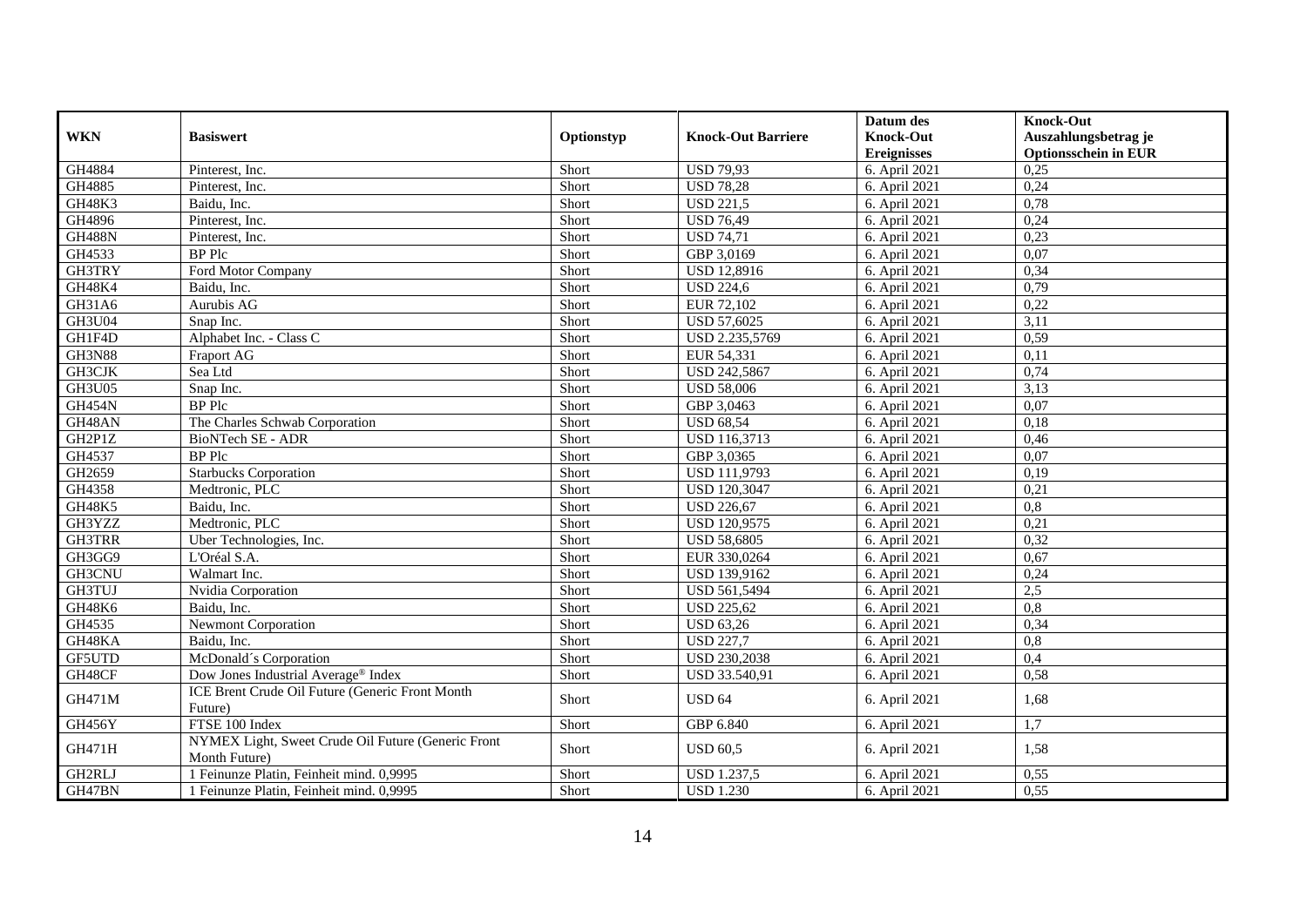|               |                                                         |            |                               | Datum des          | <b>Knock-Out</b>            |
|---------------|---------------------------------------------------------|------------|-------------------------------|--------------------|-----------------------------|
| <b>WKN</b>    | <b>Basiswert</b>                                        | Optionstyp | <b>Knock-Out Barriere</b>     | <b>Knock-Out</b>   | Auszahlungsbetrag je        |
|               |                                                         |            |                               | <b>Ereignisses</b> | <b>Optionsschein in EUR</b> |
| GC3YB7        | S&P 500 <sup>®</sup> Index                              | Short      | USD 4.083,769                 | 6. April 2021      | $\overline{0.7}$            |
| GH2NY6        | NASDAQ-100 Index®                                       | Short      | USD 13.624,658                | 6. April 2021      | 2,35                        |
| GH2P0E        | NASDAQ-100 Index®                                       | Short      | USD 13.637,345                | 6. April 2021      | 2,35                        |
| GH48KY        | Apple Inc.                                              | Short      | <b>USD 126,97</b>             | 6. April 2021      | 0,33                        |
| <b>GH488A</b> | Pinterest, Inc.                                         | Short      | <b>USD 83,27</b>              | 6. April 2021      | 0,26                        |
| <b>GH265K</b> | <b>Starbucks Corporation</b>                            | Short      | <b>USD 113,1313</b>           | 6. April 2021      | 0,2                         |
| GH3U1P        | 1 Feinunze Silber, Feinheit mind. 0,999                 | Short      | $\overline{\text{USD 25}}$ ,3 | 6. April 2021      | 0,72                        |
| GH1U3Z        | Adobe Inc.                                              | Short      | USD 493,9029                  | 6. April 2021      | 1,29                        |
| GH2P5W        | Intuitive Surgical, Inc.                                | Short      | USD 774,9995                  | 6. April 2021      | 0,2                         |
| GH3U1S        | 1 Feinunze Silber, Feinheit mind. 0,999                 | Short      | <b>USD 25,3</b>               | 6. April 2021      | 0,67                        |
| GH3WNW        | Match Group, Inc.                                       | Short      | <b>USD 144,8499</b>           | 6. April 2021      | 0,64                        |
| <b>GH1ZAH</b> | NASDAQ-100 Index®                                       | Short      | USD 13.654,667                | 6. April 2021      | 2,35                        |
| <b>GH370K</b> | PayPal Holdings, Inc.                                   | Short      | <b>USD 254,7944</b>           | 6. April 2021      | 0,67                        |
| GH3TYA        | Square Inc                                              | Short      | USD 237,0391                  | 6. April 2021      | 1,06                        |
| GH2FZ7        | Salesforce.com, Inc.                                    | Short      | USD 221,4498                  | 6. April 2021      | 0,58                        |
| <b>GH472A</b> | CBOT Wheat Future (Generic Front Month Future)          | Long       | <b>USD 6,15</b>               | 6. April 2021      | 2,48                        |
| GF8VBE        | United Parcel Service, Inc.                             | Short      | USD 173,8802                  | 6. April 2021      | 0,3                         |
| GH3NC7        | O'Reilly Automotive Inc.                                | Short      | <b>USD 516,849</b>            | 6. April 2021      | 0,09                        |
| GH3WWE        | Moderna Inc                                             | Short      | USD 137,7262                  | 6. April 2021      | 1,29                        |
| GH4BK5        | 1 Feinunze Platin, Feinheit mind. 0,9995                | Short      | <b>USD 1.244,8</b>            | 7. April 2021      | 0,55                        |
| <b>GH454S</b> | FTSE 100 Index                                          | Short      | GBP 6.850                     | 7. April 2021      | 1,72                        |
| <b>GH453T</b> | FTSE 100 Index                                          | Short      | GBP 6.850                     | 7. April 2021      | 1,64                        |
| GH4C73        | DAX <sup>®</sup> (Performance Index)                    | Long       | EUR 15.237,99                 | 7. April 2021      | 1,51                        |
| GH4BL0        | 1 Feinunze Gold, Feinheit mind. 0,995, LBMA             | Short      | <b>USD 1.738</b>              | 7. April 2021      | 2,99                        |
| GH4464        | EUR/GBP (WM-Fixing)                                     | Short      | GBP 0,86066                   | 7. April 2021      | 1,01                        |
| GH1845        | Koninklijke Ahold Delhaize N.V.                         | Short      | EUR 24,1597                   | 7. April 2021      | 0,05                        |
| GH4C9E        | Henkel AG & Co KGaA                                     | Long       | EUR 96,14                     | 7. April 2021      | 0,19                        |
| GH4C74        | $\text{DAX}^{\textcircled{D}}$ (Performance Index)      | Long       | EUR 15.245,7                  | 7. April 2021      | 1,51                        |
| GH4C79        | $\text{DAX}^{\textcircled{D}}$ (Performance Index)      | Long       | EUR 15.214,82                 | 7. April 2021      | 1,51                        |
| GH4C71        | $\overline{\text{DAX}}^{\textcirc}$ (Performance Index) | Long       | EUR 15.261,17                 | 7. April 2021      | 1,51                        |
| <b>GH3N78</b> | Fraport AG                                              | Short      | EUR 54,575                    | 7. April 2021      | 0,11                        |
| GH4C75        | DAX <sup>®</sup> (Performance Index)                    | Long       | EUR 15.253,43                 | 7. April 2021      | 1,51                        |
| GH4C9Z        | Schaeffler AG                                           | Short      | <b>EUR 8,18</b>               | 7. April 2021      | 0,34                        |
| GH4C77        | DAX <sup>®</sup> (Performance Index)                    | Long       | EUR 15.230,28                 | 7. April 2021      | 1,51                        |
| GH4C80        | <b>SAP SE</b>                                           | Long       | EUR 108,71                    | 7. April 2021      | 0,21                        |
| GH4C8E        | DAX <sup>®</sup> (Performance Index)                    | Long       | EUR 15.222,55                 | 7. April 2021      | 1,51                        |
| GH47CM        | EUR/CHF (WM-Fixing)                                     | Long       | CHF 1,1038                    | 7. April 2021      | 1,76                        |
| GH3U0R        | Square Inc                                              | Short      | USD 238,4056                  | 6. April 2021      | 1,06                        |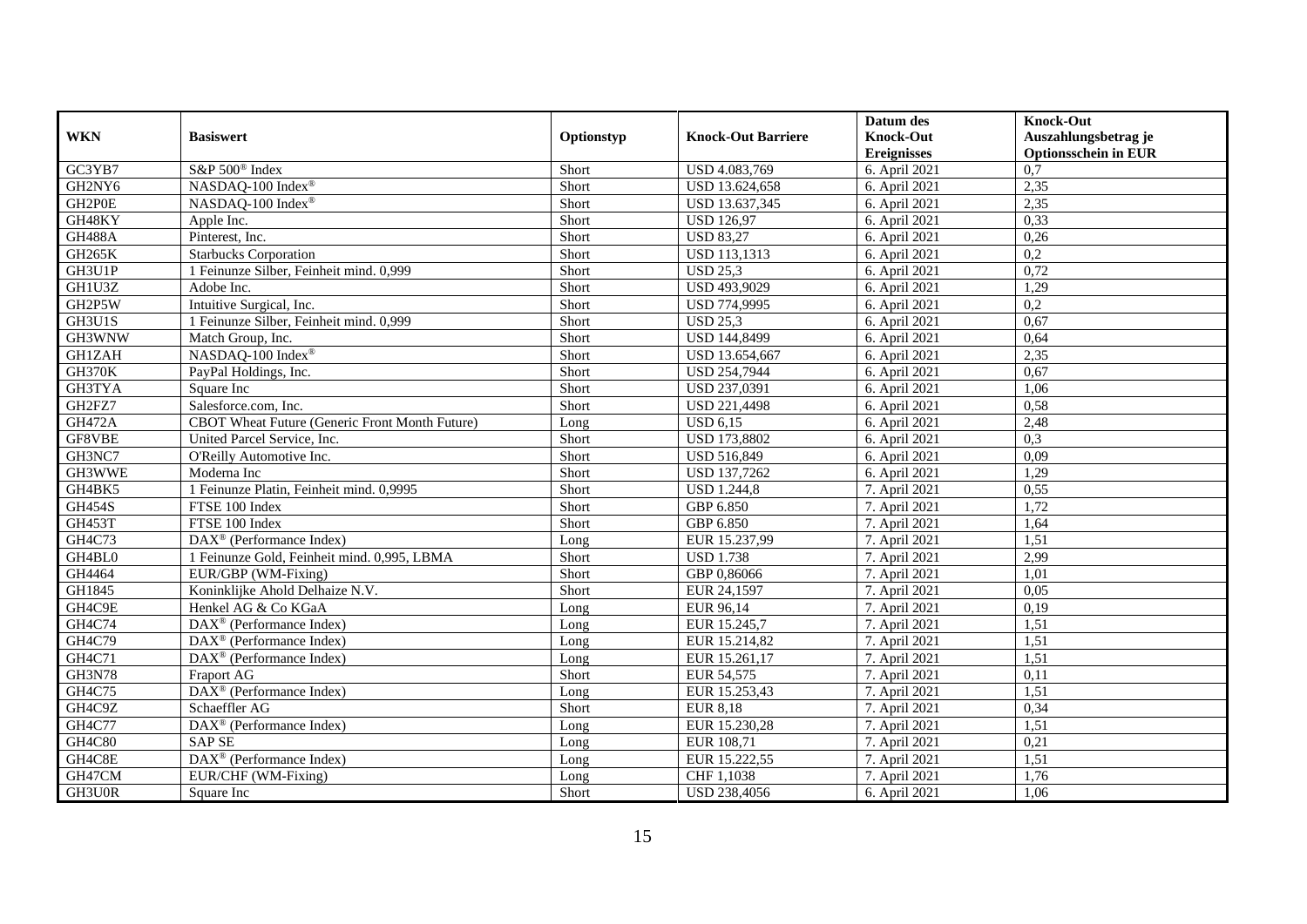|               |                                       |            |                           | Datum des          | <b>Knock-Out</b>            |
|---------------|---------------------------------------|------------|---------------------------|--------------------|-----------------------------|
| <b>WKN</b>    | <b>Basiswert</b>                      | Optionstyp | <b>Knock-Out Barriere</b> | <b>Knock-Out</b>   | Auszahlungsbetrag je        |
|               |                                       |            |                           | <b>Ereignisses</b> | <b>Optionsschein in EUR</b> |
| GH3GPG        | Veolia Environment S.A.               | Short      | EUR 22,6113               | 7. April 2021      | 0,46                        |
| <b>GH452X</b> | FTSE 100 Index                        | Short      | GBP 6.880                 | 7. April 2021      | 1,68                        |
| GH4C6N        | <b>SAP SE</b>                         | Long       | EUR 108,15                | 7. April 2021      | 0,21                        |
| GH15R4        | Fresenius SE & Co KGaA                | Short      | EUR 38,8389               | 7. April 2021      | 0,12                        |
| GH4C9A        | Schaeffler AG                         | Short      | <b>EUR 8,22</b>           | 7. April 2021      | 0,34                        |
| <b>GH454C</b> | FTSE 100 Index                        | Short      | GBP 6.870                 | 7. April 2021      | 1,64                        |
| GH3N96        | Fraport AG                            | Short      | <b>EUR 54,83</b>          | 7. April 2021      | 0,11                        |
| GH453G        | FTSE 100 Index                        | Short      | GBP 6.870                 | 7. April 2021      | 1,72                        |
| <b>GH4C78</b> | DAX <sup>®</sup> (Performance Index)  | Long       | EUR 15.207,08             | 7. April 2021      | 1,51                        |
| <b>GH454X</b> | FTSE 100 Index                        | Short      | GBP 6.860                 | 7. April 2021      | 1,68                        |
| <b>GH3S18</b> | Porsche Automobil Holding SE          | Short      | EUR 96,8888               | 7. April 2021      | 0,2                         |
| GH3CSY        | Carl-Zeiss Meditec AG                 | Short      | EUR 133,27                | 7. April 2021      | 0,55                        |
| GH3TQK        | Carl-Zeiss Meditec AG                 | Short      | EUR 134,338               | 7. April 2021      | 0,56                        |
| GH4558        | <b>BP</b> Plc                         | Short      | GBP 3,0757                | 7. April 2021      | 0,07                        |
| GH3TXZ        | Deutsche Lufthansa AG                 | Short      | EUR 11,6725               | 7. April 2021      | 0,04                        |
| GH1D8P        | Vonovia SE                            | Short      | EUR 57,3985               | 7. April 2021      | 0,12                        |
| GH3GHE        | QIAGEN N.V.                           | Short      | EUR 42,486                | 7. April 2021      | 0,13                        |
| GH3N6C        | Schaeffler AG                         | Short      | EUR 8.2859                | 7. April 2021      | 0,34                        |
| GH4C7A        | $DAX^{\circledR}$ (Performance Index) | Long       | EUR 15.199,37             | 7. April 2021      | 1,5                         |
| GH4C61        | $DAX^{\circledR}$ (Performance Index) | Long       | EUR 15.191,61             | 7. April 2021      | 1,5                         |
| GH3GMR        | Just Eat Takeaway.com N.V.            | Short      | EUR 83,1213               | 7. April 2021      | 0,35                        |
| GH4C60        | DAX <sup>®</sup> (Performance Index)  | Long       | EUR 15.183,88             | 7. April 2021      | 1,5                         |
| GH4468        | EUR/GBP (WM-Fixing)                   | Short      | GBP 0,86278               | 7. April 2021      | 1,01                        |
| GH4C66        | DAX <sup>®</sup> (Performance Index)  | Long       | EUR 15.176,19             | 7. April 2021      | 1,5                         |
| GH3Z8J        | Merck KGaA                            | Long       | EUR 144,546               | 7. April 2021      | 0,28                        |
| GH4C4L        | <b>TUI AG</b>                         | Long       | <b>EUR 4,58</b>           | 7. April 2021      | 0,17                        |
| GH4C4N        | <b>TUI AG</b>                         | Long       | <b>EUR 4,56</b>           | 7. April 2021      | 0,18                        |
| GH1U5C        | <b>Beiersdorf AG</b>                  | Short      | EUR 90,7788               | 7. April 2021      | 0,18                        |
| GH4C67        | DAX <sup>®</sup> (Performance Index)  | Long       | EUR 15.160,71             | 7. April 2021      | 1,5                         |
| GH4C65        | DAX <sup>®</sup> (Performance Index)  | Long       | EUR 15.168,42             | 7. April 2021      | 1,5                         |
| GH4467        | EUR/GBP (WM-Fixing)                   | Short      | GBP 0,86488               | 7. April 2021      | 1,01                        |
| GH2ANK        | AXA S.A.                              | Short      | EUR 23,4941               | 7. April 2021      | 0,05                        |
| GH1U6J        | <b>Beiersdorf AG</b>                  | Short      | EUR 91,2468               | 7. April 2021      | 0,19                        |
| GH2FZ9        | Salesforce.com, Inc.                  | Short      | USD 222,5133              | 7. April 2021      | 0,58                        |
| GH4C5B        | Pinterest, Inc.                       | Short      | <b>USD 84,32</b>          | 7. April 2021      | 0,26                        |
| GH3TYN        | Square Inc                            | Short      | <b>USD 244,137</b>        | 7. April 2021      | 1,08                        |
| GH4C1E        | The Charles Schwab Corporation        | Long       | <b>USD 67,84</b>          | 7. April 2021      | 0,17                        |
| GH4C6Q        | Pinterest, Inc.                       | Short      | <b>USD 82</b>             | 7. April 2021      | 0,25                        |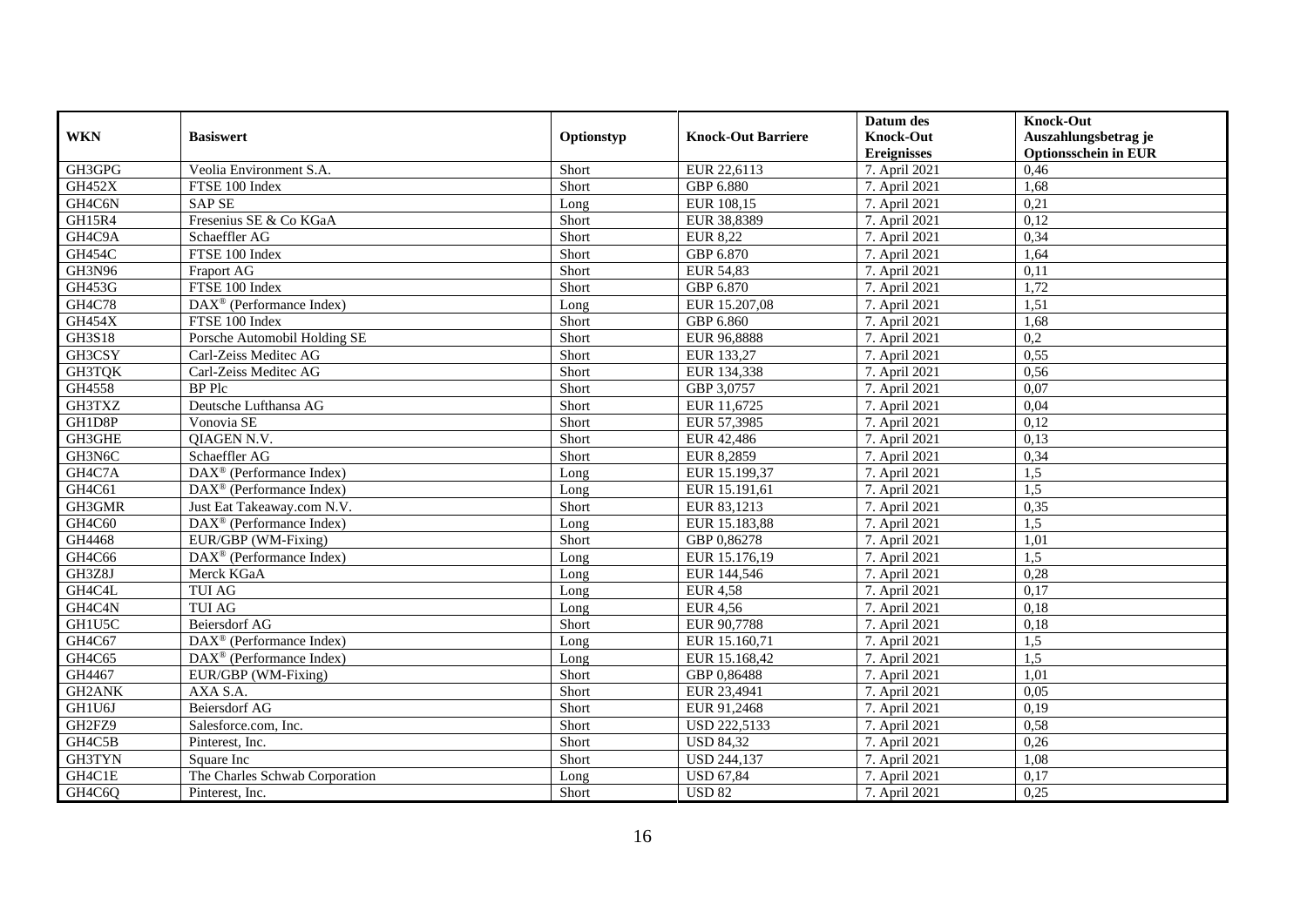|               |                                                   |            |                           | Datum des                              | <b>Knock-Out</b>                                    |
|---------------|---------------------------------------------------|------------|---------------------------|----------------------------------------|-----------------------------------------------------|
| <b>WKN</b>    | <b>Basiswert</b>                                  | Optionstyp | <b>Knock-Out Barriere</b> | <b>Knock-Out</b><br><b>Ereignisses</b> | Auszahlungsbetrag je<br><b>Optionsschein in EUR</b> |
| GH3U0D        | Snap Inc.                                         | Short      | <b>USD 59,7234</b>        | 7. April 2021                          | 3,2                                                 |
| <b>GH3KHR</b> | AT&T Inc.                                         | Short      | <b>USD 31,0314</b>        | 7. April 2021                          | 0.05                                                |
| GH4C4K        | <b>TUI AG</b>                                     | Long       | <b>EUR 4,53</b>           | 7. April 2021                          | 0,16                                                |
| GH3TYC        | Square Inc                                        | Short      | USD 241,6509              | 7. April 2021                          | 1,07                                                |
| GH4C0G        | SolarEdge Technologies, Inc.                      | Short      | <b>USD 270,71</b>         | 7. April 2021                          | 0,83                                                |
| GH3U0V        | Snap Inc.                                         | Short      | <b>USD 58,4096</b>        | 7. April 2021                          | 3,13                                                |
| GH4C6T        | Pinterest, Inc.                                   | Short      | <b>USD 80,48</b>          | 7. April 2021                          | 0,25                                                |
| GH3TYG        | Square Inc                                        | Short      | USD 239,9238              | 7. April 2021                          | 1,06                                                |
| GH4C0M        | SolarEdge Technologies, Inc.                      | Short      | <b>USD 272,96</b>         | 7. April 2021                          | 0,83                                                |
| GH3U06        | Snap Inc.                                         | Short      | USD 60,9716               | 7. April 2021                          | 3,27                                                |
| GH4C6M        | Pinterest, Inc.                                   | Short      | <b>USD 80,86</b>          | 7. April 2021                          | 0,25                                                |
| GH3U07        | Snap Inc.                                         | Short      | <b>USD 58,8131</b>        | 7. April 2021                          | 3,16                                                |
| GH4C1C        | The Charles Schwab Corporation                    | Long       | <b>USD 67,34</b>          | 7. April 2021                          | 0,17                                                |
| GH4C8P        | Tesla Inc                                         | Long       | <b>USD 685,48</b>         | 7. April 2021                          | 0,27                                                |
| GH4C0U        | SolarEdge Technologies, Inc.                      | Short      | <b>USD 275,22</b>         | 7. April 2021                          | 0,84                                                |
| GH4C0K        | <b>General Electric Company</b>                   | Short      | <b>USD 13,49</b>          | 7. April 2021                          | 0,47                                                |
| <b>GH435U</b> | Medtronic, PLC                                    | Short      | USD 122,0285              | 7. April 2021                          | 0,21                                                |
| GH4720        | CBOT Soybeans Future (Generic Front Month Future) | Long       | <b>USD 14.05</b>          | 7. April 2021                          | 7,73                                                |
| <b>GH471Z</b> | CBOT Soybeans Future (Generic Front Month Future) | Long       | <b>USD 14,1</b>           | 7. April 2021                          | 7,76                                                |
| <b>GH0CVU</b> | Nestlé S.A.                                       | Short      | CHF 107,2505              | 7. April 2021                          | $\overline{0,2}$                                    |
| GH3TR8        | Visa Inc. - Class A                               | Short      | <b>USD 220,6944</b>       | 7. April 2021                          | 0,57                                                |
| <b>GH370L</b> | PayPal Holdings, Inc.                             | Short      | USD 255,9846              | 7. April 2021                          | 0,66                                                |
| GH1ZD4        | Amazon.com. Inc.                                  | Short      | USD 3.253,4475            | 7. April 2021                          | 0,84                                                |
| GH4C25        | <b>LINDE PLC</b>                                  | Long       | <b>USD 284,88</b>         | 7. April 2021                          | 0,47                                                |
| <b>GH372H</b> | PayPal Holdings, Inc.                             | Short      | USD 258,3168              | 7. April 2021                          | 0,67                                                |
| <b>GH472B</b> | CBOT Wheat Future (Generic Front Month Future)    | Long       | USD 6,1                   | 7. April 2021                          | 2,44                                                |
| GH4C2N        | <b>LINDE PLC</b>                                  | Long       | <b>USD 283,28</b>         | 7. April 2021                          | 0,47                                                |
| <b>GH370R</b> | PayPal Holdings, Inc.                             | Short      | USD 257,1459              | 7. April 2021                          | 0,67                                                |
| GH2FVW        | Amazon.com, Inc.                                  | Short      | USD 3.279,2292            | 7. April 2021                          | 0,85                                                |
| GH4C5D        | Pinterest, Inc.                                   | Short      | <b>USD 85,29</b>          | 7. April 2021                          | 0,26                                                |
| GH1F5P        | Alphabet Inc. - Class C                           | Short      | USD 2.247,5831            | 7. April 2021                          | 0,58                                                |
| GH48G2        | Plug Power Inc                                    | Long       | <b>USD 33,11</b>          | 7. April 2021                          | 2,53                                                |
| GF6QTB        | Microsoft Corporation                             | Short      | USD 250,1875              | 7. April 2021                          | 0,43                                                |
| GF3S5K        | Facebook, Inc.                                    | Short      | USD 311,7248              | 7. April 2021                          | 0,81                                                |
| GH4C2D        | The Charles Schwab Corporation                    | Long       | <b>USD 66,84</b>          | 7. April 2021                          | 0,16                                                |
| GH48G6        | Plug Power Inc                                    | Long       | <b>USD 32,19</b>          | 7. April 2021                          | 2,46                                                |
| GH4C82        | <b>BioNTech SE - ADR</b>                          | Long       | <b>USD 113,31</b>         | 7. April 2021                          | 0,34                                                |
| GH4C83        | BioNTech SE - ADR                                 | Long       | <b>USD 112,71</b>         | 7. April 2021                          | 0,41                                                |